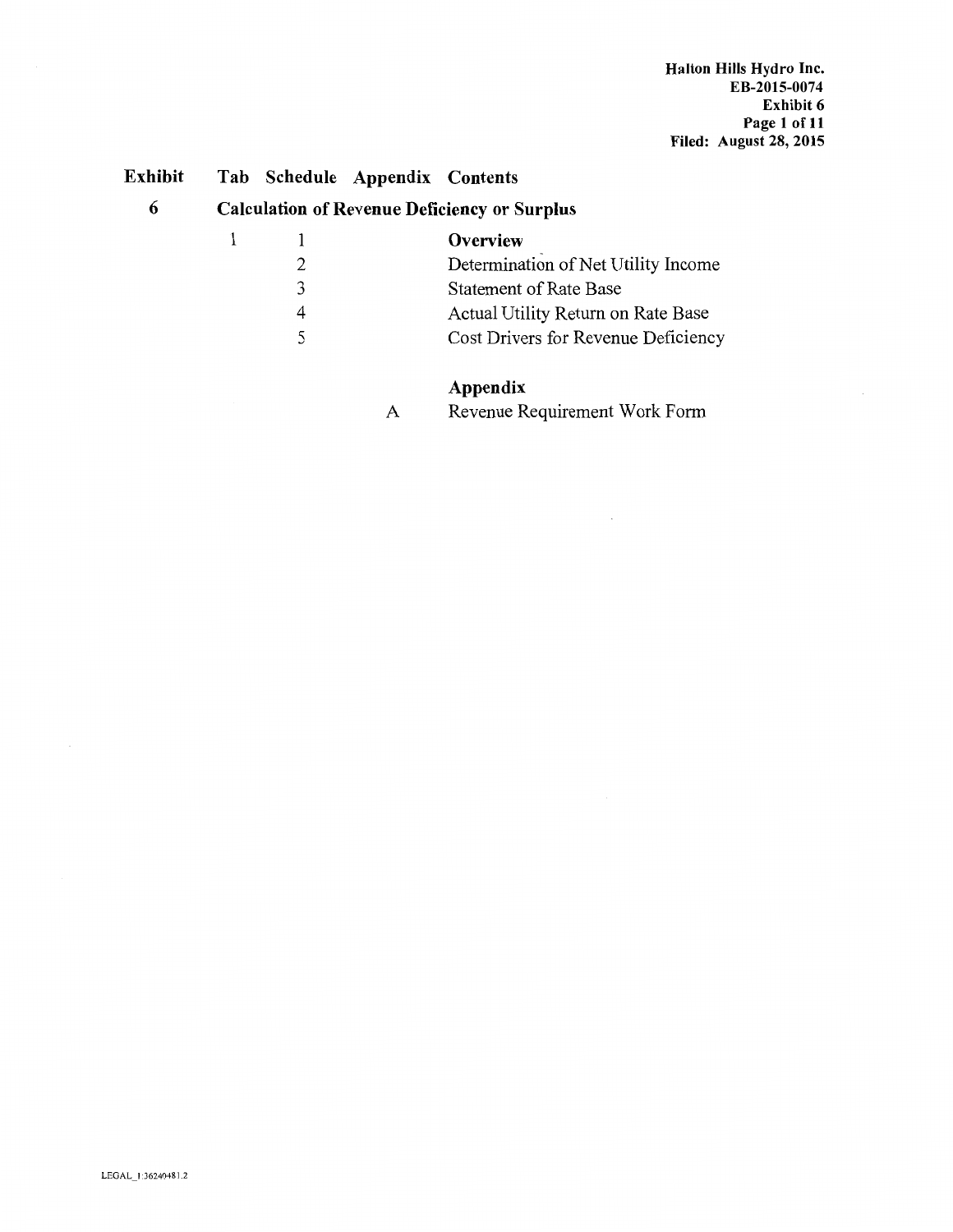Halton Hills Hydro Inc. Exhibit 6 Tab 1 Schedule 1 Page 2 of 11 Filed: August 28, 2015 **EB-2015-0074**

#### $\mathbf{1}$ **OVERVIEW**

- <sup>2</sup>HHHI has included the following information in this Exhibit, excluding energy costs (i.e. Cost of
- 3 Power and associated costs) and revenues:
- 4 Determination of Net Utility Income
- 5 Statement of Rate Base
- 6 Actual Utility Return on Rate Base
- 7 Indicated Rate of Return
- 8 Requested Rate of Return
- 9 Deficiency or Sufficiency in Revenue
- Io Gross Deficiency or Sufficiency in Revenue
- 11

12 The information in this Exhibit supports HHHI request in this Application for an increase in its

- 13 Revenue Requirement to support the proposed capital and operating budgets for 2016 to service
- 14 debt, to pay deemed PILs and to return the allowed Return on Equity.
- 15 HHHI has determined that the Revenue Deficiency for the 2016 Test Year is \$2,209,583.
- 16 The calculations on which this determination is based are set out below. The Revenue Deficiency
- 17 calculation does not include the following:
- 18 Recovery of Deferral and Variance Accounts
- 19 Other electricity charges which include Energy Commodity, Transmission Charges and 20 Wholesale Market Service Charges
- 21 These items are considered elsewhere in this Application and are treated either as recoveries of
- 22 regulatory assets or regulatory liabilities on the Balance Sheet, or as energy related costs
- 23 recorded in the OEB-prescribed Retail Settlement Variance Accounts.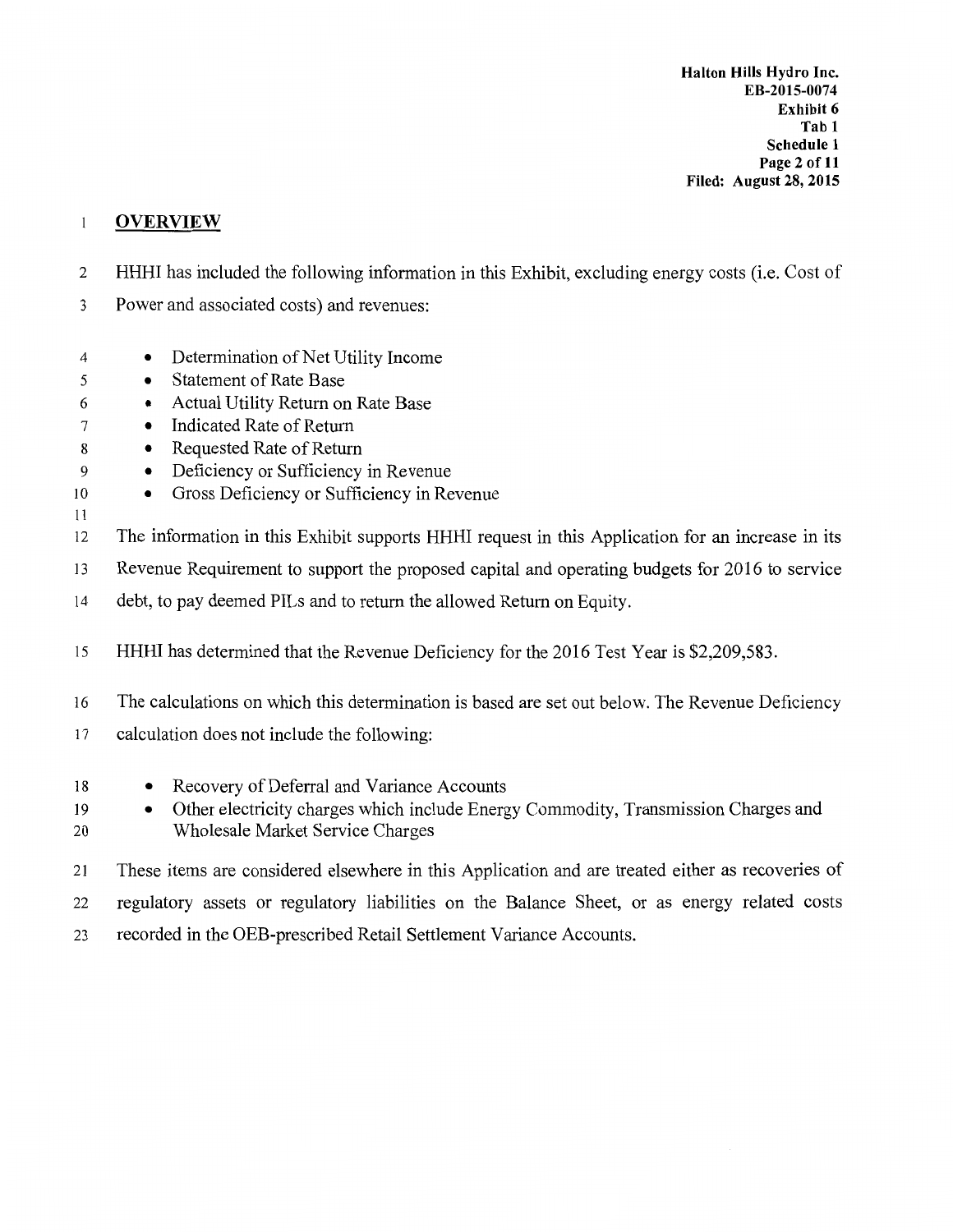#### Revenue Requirement  $\mathbf{1}$

- 2 HHHI Revenue Requirement consists of the following:
	- Operations, Maintenance and Administration Expense
		- Property Taxes
			- Depreciation/Amortization Expense
			- PILs

- Return on Rate Base (Deemed Interest & Return on Equity)
- 9 HHHI Revenue Requirement is primarily received through electricity distribution rates with

10 Other Revenue from Board-approved specific service charges such as Late Payment Charges and

- 11 Other Miscellaneous Charges.
- 12 These Other Revenues, as described in Exhibit 3, are treated as offsets against HHHI Service
- 13 Revenue Requirement to calculate the Base Revenue Requirement upon which class-specific 14 distribution rates are calculated.
- 15 HHHI has included the OEB's Revenue Requirement Work Form ("RRWF") as Appendix 6-A
- 16 of this Exhibit and has also been provided in Excel.

17 HHHI has ensured that numbers entered in the RR WF reconcile with the appropriate numbers in

18 other Exhibits of this Application.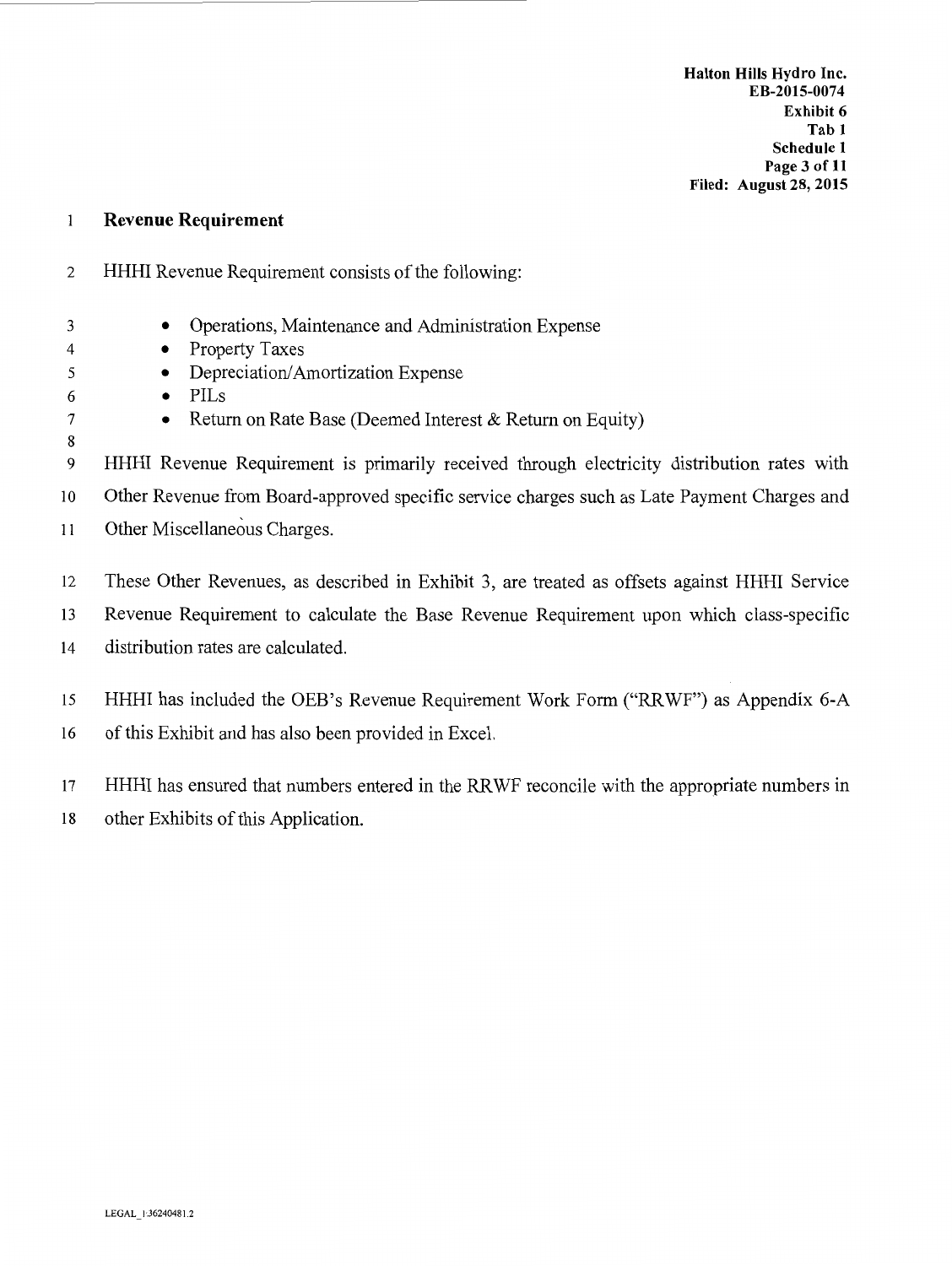Halton Hills Hydro Inc. Exhibit 6 Tab **1**  Schedule 2 Page 4 of 11 Filed: August 28, 2015 **EB-2015-0074**

### Determination of Net Utility Income  $\,1$

- 2 HHHI has determined its allowable 2016 Net Income as \$2,311,908. Table 6-1 provides the
- 3 detailed Net Income calculation for the 2016 Test Year.

| <b>Details</b>                          | Initial<br><b>Application</b> |
|-----------------------------------------|-------------------------------|
| <b>Operating Revenue:</b>               |                               |
| Distribution Revenue (at Propose Rates) | 11,262,055                    |
| <b>Other Revenue</b>                    | 1,210,681                     |
| <b>Total Operating Revenues</b>         | 12,472,736                    |
| <b>Operating Expenses:</b>              |                               |
| <b>OM&amp;A Expenses</b>                | 6,757,846                     |
| Depreciation/Amortization               | 2,356,442                     |
| <b>Property Tax</b>                     | 101,400                       |
| <b>Total Operating Expenses</b>         | 9,215,688                     |
| Deemed Interest Expenses                | 1,165,806                     |
| <b>Total Expenses</b>                   | 10,381,495                    |
| Utility income before income taxes      | 2,091,242                     |
| Income tax/(loss) grossed up            | $-220,666$                    |
| <b>Utility Net Income</b>               | 2,311,908                     |

## 4 Table 6-1: Determination of Net Utility Income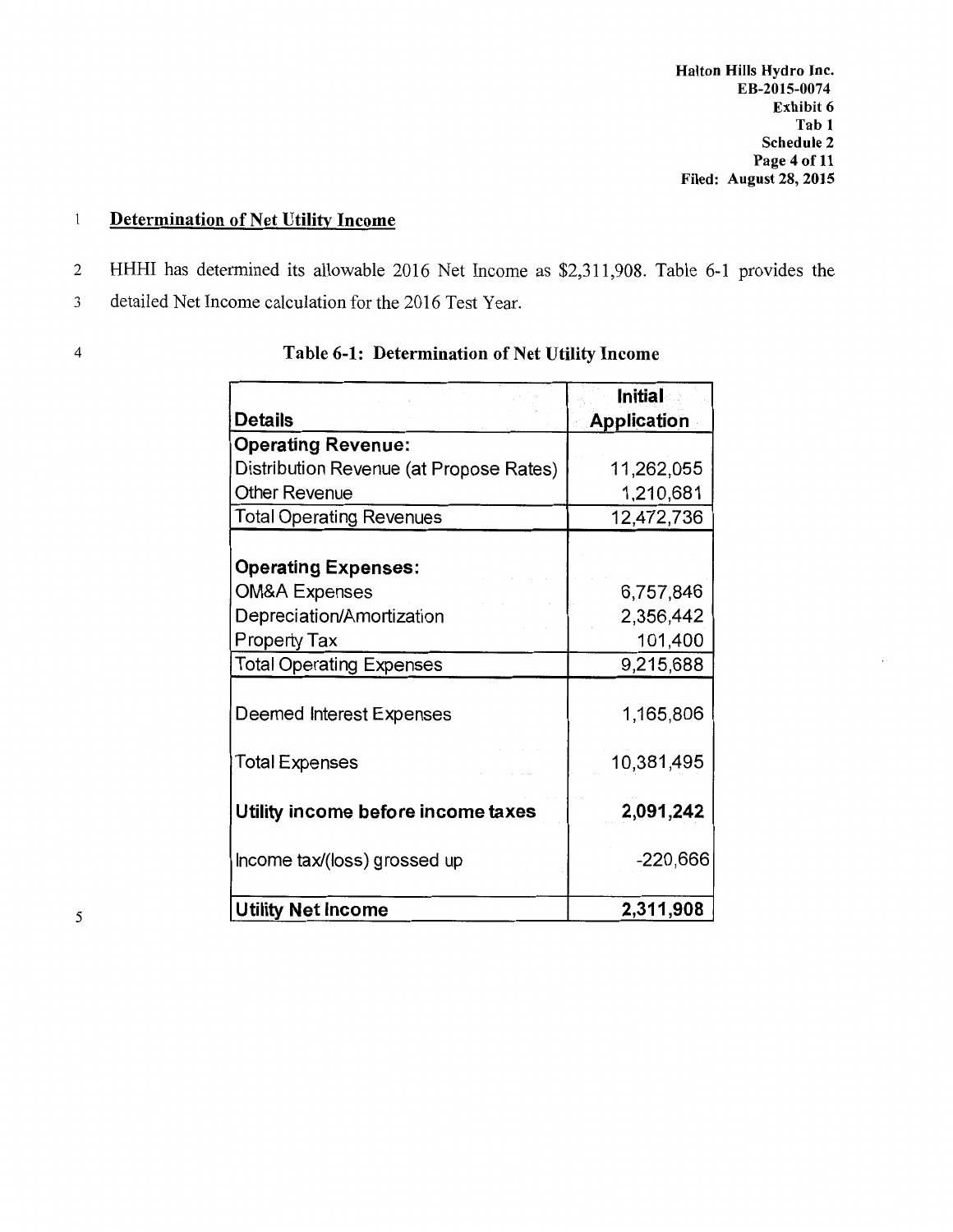### Statement of Rate Base  $\mathbf{1}$

2 A summary of HHHI Rate Base for the 2016 Test Year, calculated on HHHI deemed capital

3 structure in accordance with the OEB Filing Requirements, is summarized in Table 6-2. HHHI

4 2016 Rate Base is \$62,148,062.

|  |   | ٠  |
|--|---|----|
|  |   |    |
|  | ٠ |    |
|  |   |    |
|  |   | ۰, |

## 5 Table 6-2: Rate Base

|                                   | <b>Rate Base</b>                           |                                      |
|-----------------------------------|--------------------------------------------|--------------------------------------|
| <b>Details</b>                    |                                            | <b>Initial</b><br><b>Application</b> |
| <b>Net Fixed Assets</b>           |                                            |                                      |
| Gross Fixed Assets (Average)      |                                            | 86,942,725                           |
|                                   | Accumulated Depreciation (Average)         | 30,251,761                           |
| <b>Net Fixed Assets (Average)</b> |                                            | 56,690,964                           |
| Allownace for Working Capital     |                                            | 5,457,098                            |
| <b>Total Rate Base</b>            | Allowance for Working Capital - Derivation | 62,148,062                           |
| Controllable Expenses             |                                            | 6,685,666                            |
| Cost of Power                     |                                            | 66,075,638                           |
| <b>Working Capital Base</b>       |                                            | 72,761,304                           |
| <b>Working Capital Rate</b>       |                                            | 7.5%                                 |
| <b>Working Capital Allowance</b>  |                                            | 5,457,098                            |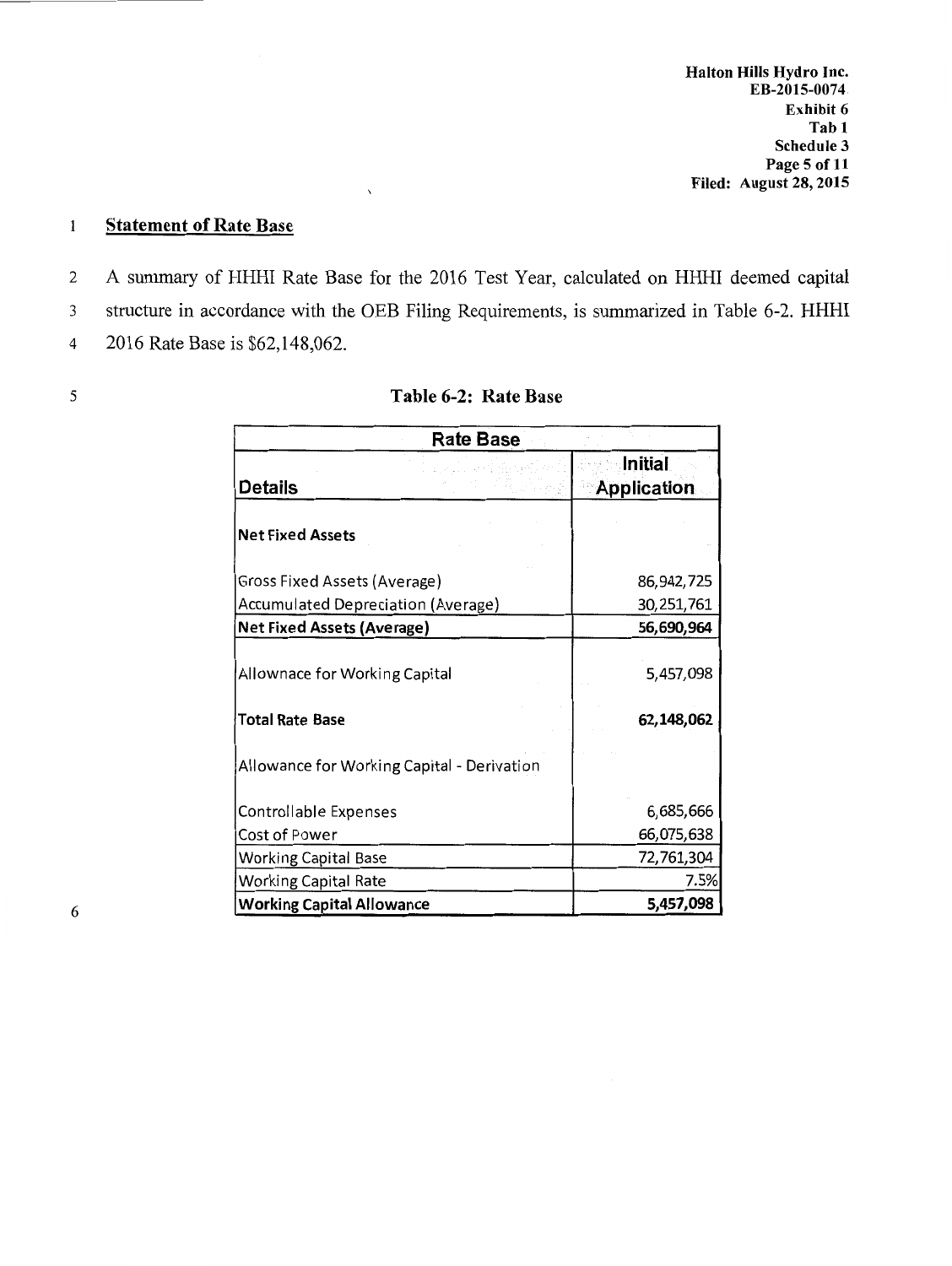Halton Hills Hydro Inc. Exhibit 6 Tab 1 Schedule 4 Page 6 of 11 Filed: August 28, 2015 **EB-2015-0074**

### Actual Utility Return on Rate Base  $\mathbf{1}$

- 2 Table 6-3 summarizes the computation of HHHI 2016 Test Year at Existing Rates and the 2016
- 3 Test Year at Proposed Rates in order to achieve the Required Revenue.
- 

| Details                                  | 2016 Test Year<br>at Existing<br>Rate | <b>2016 Test</b><br><b>Required</b><br>Revenue |
|------------------------------------------|---------------------------------------|------------------------------------------------|
| Actual Return on Rate Base               |                                       |                                                |
| Rate Base                                | 62,148,062                            | 62,148,062                                     |
| Interest Expense                         | 1,165,806                             | 1,165,806                                      |
| Net Income                               | 433,762                               | 2,311,908                                      |
| Total Actual Return on Rate Base         | 1,599,569                             | 3,477,714                                      |
| <b>Actual Return on Rate Base</b>        | 2.57%                                 | 5.60%                                          |
| Required Return on Rate Base             |                                       |                                                |
| Rate Base                                | 62,148,062                            | 62,148,062                                     |
| <b>Rate of Return</b>                    |                                       |                                                |
| Return on Debt (Weighted)                | 3.13%                                 | 3.13%                                          |
| Return on Equity                         | 9.30%                                 | 9.30%                                          |
| Deemed Interest Expense                  | 1,165,806                             | 1,165,806                                      |
| Return on Equity                         | 2,311,908                             | 2,311,908                                      |
| <b>Total Return</b>                      | 3,477,714                             | 3,477,714                                      |
| <b>Expected Return on Rate Base</b><br>5 | 5.60%                                 | 5.60%                                          |

## 4 Table 6-3: Return on Rate Base

## 6 Indicated Rate of Return

7 HHHI 2016 Indicated Rate of Return is 5.60% as presented in Table 6-4 and is calculated as the 8 sum of Utility Net Income and Deemed Interest Expense divided by the Utility Rate of Return on 9 Rate Base.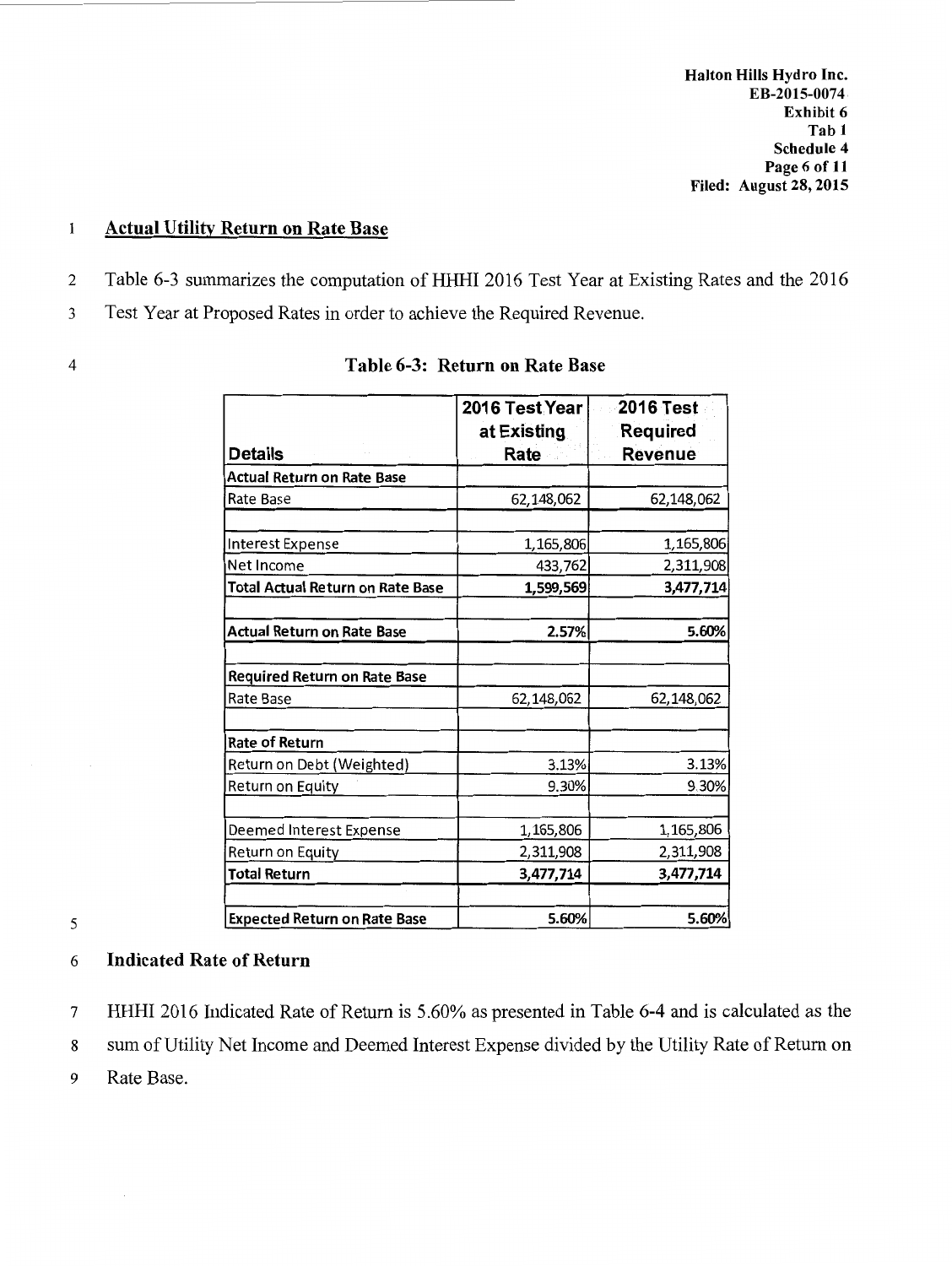#### Requested Rate of Return  $\mathbf{1}$

2 HHHI has determined its requested Rate of Return on Base to be 5.60% or \$3,477,714.

3 Table 6-3 above summarizes the computation of HHHI 2016 Requested Rate of Return on Rate 4 Base of 5 .60%.

5 As summarized in Table 6-3, in the absence of a change to distribution rates for 2016, as 6 proposed in this Application, and assuming that the 2015 Approved rates remained unchanged, 7 HHHI Return on Rate Base would be \$1,599,569 or 2.57%.

## 8 Deficiency or Sufficiency in Revenue

9 HHHI has provided a detailed calculation supporting its 2016 Revenue Deficiency in Table 6-4 10 in this Exhibit.

## 11 Gross Deficiency or Sufficiency in Revenue

12 HHHI has provided a detailed calculation supporting its 2016 Revenue Deficiency in Table 6-4. 13 The Gross Revenue Deficiency is calculated at \$2,209,583. Table 6-4 provides the Revenue 14 Deficiency calculation for the 2016 Test Year at Proposed Rates, which balances the Revenue 15 Deficiency, Net Income and Total Return on Rate Base.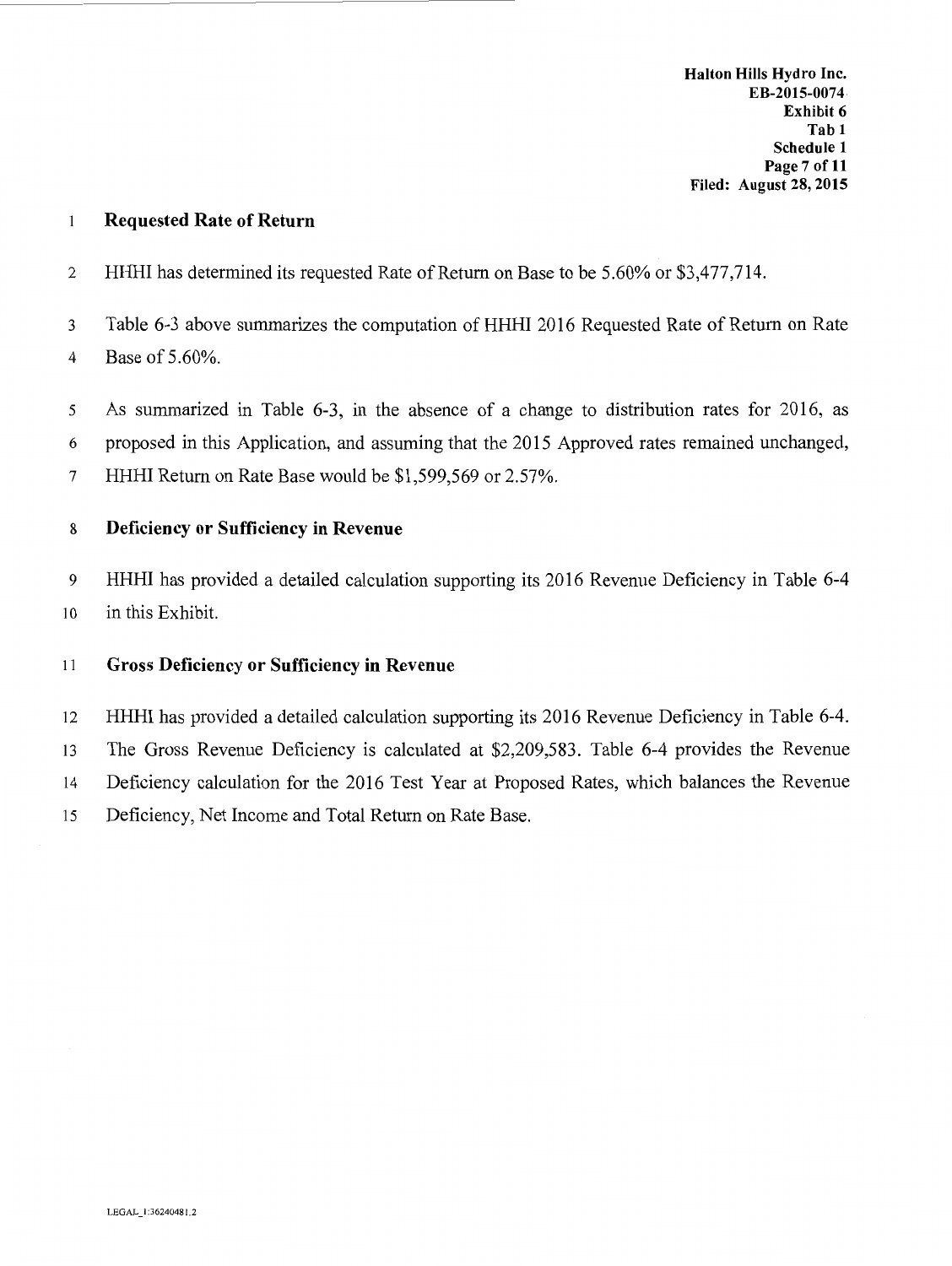Halton Hills Hydro Inc. Exhibit 6 Tab 1 Schedule l Page 8of11 Filed: August 28, 2015 **EB-2015-0074**

## Table 6-4: Revenue Deficiency Calculation

|                                                                    | 2015 Bridge            | 2016 Test              | 2016 Test -             |
|--------------------------------------------------------------------|------------------------|------------------------|-------------------------|
| <b>Description</b>                                                 | Actual                 | Existing Rates         | <b>Required Revenue</b> |
| Revenue                                                            |                        |                        |                         |
| Revenue Deficiency                                                 |                        |                        | 2,209,583               |
| Distribution Revenue                                               | 9,847,171              | 9,052,472              | 9,052,472               |
| Other Operating Revenue (Net)                                      | 652,384                | 1,210,681              | 1,210,681               |
| Total Revenue                                                      | 10,499,554             | 10,263,153             | 12,472,736              |
| <b>Costs and Expenses</b>                                          |                        |                        |                         |
| Administrative & General, Billing & Collecting                     | 4,501,910              | 5,013,007              | 5,013,007               |
| Operation & Maintenance                                            | 1,606,363              | 1,729,772              | 1,729,772               |
| Donations - LEAP                                                   | 12,000                 | 12,027                 | 12,027                  |
| Depreciation & Amortization                                        | 2,119,419              | 2,356,442              | 2,356,442               |
| Property Taxes                                                     | 101,896                | 104,440                | 104,440                 |
| Deemed Interest                                                    | 1,125,041              | 1,165,806              | 1,165,806               |
| <b>Total Costs and Expenses</b>                                    | 9,466,630              | 10,381,495             | 10,381,495              |
| Utility Income Before Income Taxes                                 | 1,032,924              | $-118,342$             | 2,091,242               |
|                                                                    |                        |                        |                         |
| Income Taxes:                                                      |                        |                        |                         |
| Corporate Income Taxes<br>Total Income Taxes                       | $-342,991$             | $-552,104$             | $-220,666$              |
|                                                                    | $-342,991$             | $-552,104$             | <b>Market 220,666</b>   |
| Utility Net Income                                                 | 1,376,916              | 433,762                | 2,311,908               |
|                                                                    |                        |                        |                         |
| Income Tax Expense Calculation:                                    |                        |                        |                         |
| Accounting Income                                                  | 1,032,924              | $-118,342$             | 2,091,242               |
| Tax Adjustments to Accounting Income                               | $-3,245,770$           | $-3,562,349$           | $-3,562,349$            |
| Taxable Income                                                     | $-2,212.846$           | $-3,680,691$           | -1,471,108              |
| Income tax expense before credits                                  | $-342,991$             | $-652, 104$            | $-220,666$              |
| <b>Credits</b>                                                     | ٥                      | ٥                      | o                       |
| Income Tax Expense                                                 | $-342,991$             | $-552, 104$            | $-220,666$              |
| Tax Rate Refecting Tax Credits                                     | 15.50%                 | 15.00%                 | 15.00%                  |
| Actual Return on Rate Base:<br>Rate Base                           | 62,201,443             | 62,148,062             | 62,148,062              |
| Interest Expense                                                   | 1,125,041              | 1,165,806              | 1,165,806               |
| Net Income                                                         | 1,375,916              | 433,762                | 2,311,908               |
| Total Actual Return on Rate Base                                   | 2,500,957              | 1,599,569              | 3,477,714               |
| Actual Return on Rate Base                                         | 4.02%                  | 2.57%                  | 5.60%                   |
| Required Return on Rate Base:<br>Rate Base                         | 62,201,443             | 62,148,062             | 62,148,062              |
| Return Rates:                                                      |                        |                        |                         |
| Retum on Debt (Weighted)                                           | 3.01%                  | 3.13%                  | 3.13%                   |
| Retum on Equity                                                    | 8.82%                  | 9.30%                  | 9.30%                   |
|                                                                    |                        |                        |                         |
| Deemed Interest Expense<br>Retum On Equity                         | 1,125,041              | 1,165,806              | 1.165,806               |
| <b>Total Return</b>                                                | 2,194,467<br>3,319,508 | 2,311,908<br>3,477,714 | 2,311,908<br>3,477,714  |
|                                                                    |                        |                        |                         |
| <b>Expected Return on Rate Base</b>                                | 5.34%                  | 5.60%                  | 5.60%                   |
| Revenue Deficiency After Tax                                       | 818,551                | 1,878,146              | 0                       |
| Revenue Deficiency Before Tax                                      | 968,700                | 2,209,583              | $\mathbf{o}$            |
|                                                                    |                        |                        |                         |
| Tax Exhibit<br>经营货物                                                |                        |                        | 2016                    |
| Deemed Utility Income                                              |                        |                        | 2,311,908               |
| Tax Adjustments to Accounting Income                               |                        |                        | (3, 562, 349)           |
| Taxable Income prior to adjusting revenue to PILs                  |                        |                        | $-1,260,442$            |
| <b>Tax Rate</b>                                                    |                        |                        | 15.00%                  |
| Total PILs before gross up before tax credits                      |                        |                        | $-187,566$              |
| <b>Tax Credits</b><br>Total PILs before gross up after tax credits |                        |                        | ۰<br>-187,566           |
|                                                                    |                        |                        |                         |
| Grossed up PILs                                                    |                        |                        | $-220,666$              |

 $\mathbf{1}$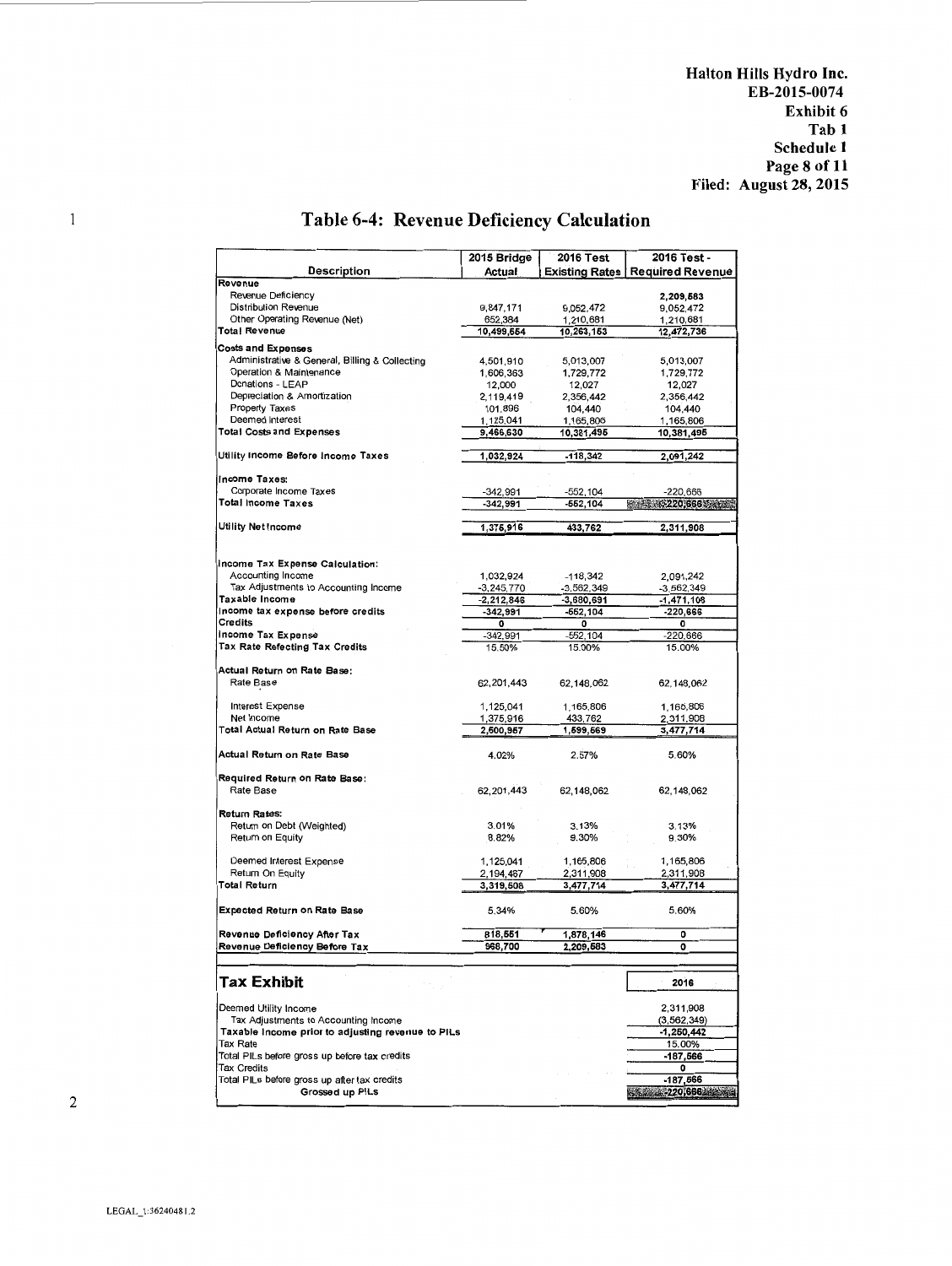Halton Hills Hydro Inc. Exhibit 6 Tab 1 Schedule 5 Page 9 of 11 Filed: August 28, 2015 **EB-2015-0074**

#### $\mathbf{1}$ Cost Drivers for Revenue Deficiency

2 Table 6-5 below outlines the contributors to the revenue deficiency by revenue requirement 3 component. Column A lists the 2012 approved amounts. Column B lists the 2016 revenue at 4 existing rates shown in Table 6-4 above, allocated to revenue requirement component based on 5 the proportions in Column A. It is HHH's view that Column B estimates the revenue requirement 6 components for revenue at existing rates based on the components assumed in existing rates. 7 Column C lists the 2016 proposed components. Finally, Column D represents the difference 8 between Column C and Column B which provides an estimate of the revenue requirement 9 components for the revenue deficiency of \$2,209,583.

## 10 Table 6-5: Revenue Deficiency by Revenue Requirement Component

| <b>Service Revenue</b><br>Requirement | 2012 Board<br>Approved | 2015 Revenue at Exiting<br>Rates Allocate in<br>Porportion to 2012<br>Approved | 2016 Proposed<br>Rates | Revenue<br>Deficiency |
|---------------------------------------|------------------------|--------------------------------------------------------------------------------|------------------------|-----------------------|
|                                       | (A)                    | (B)                                                                            | (C)                    | $(D) = (C) - (B)$     |
| OM&A                                  | 5,793,400              | 6,079,217.90                                                                   | 6,754,806.23           | 675,588               |
| Property Tax                          | 106,600                | 111,859.12                                                                     | 104,440.00             | 7,419                 |
| Depreciation                          | 1,319,144              | 1,384,224.09                                                                   | 2,356,442              | 972,218               |
| Return on Rate Base                   | 2,532,502              | 2,657,443.21                                                                   | 3,477,714              | 820,271               |
| <b>PILS</b>                           | 28,979                 | 30,408.68                                                                      | 220,666                | 251,075               |
| <b>Total</b>                          | 9,780,625              | 10,263,153                                                                     | 12,472,736             | 2,209,583             |
|                                       |                        |                                                                                |                        |                       |
|                                       | 2012 Board             |                                                                                | 2016 Proposed          |                       |
|                                       | <b>Approved</b>        |                                                                                | Rates                  | <b>Difference</b>     |
|                                       | (A)                    |                                                                                | (C)                    | ( C - A)              |
| Rate Base                             | 42,429,005             |                                                                                | 62,148,062             | 19,719,056            |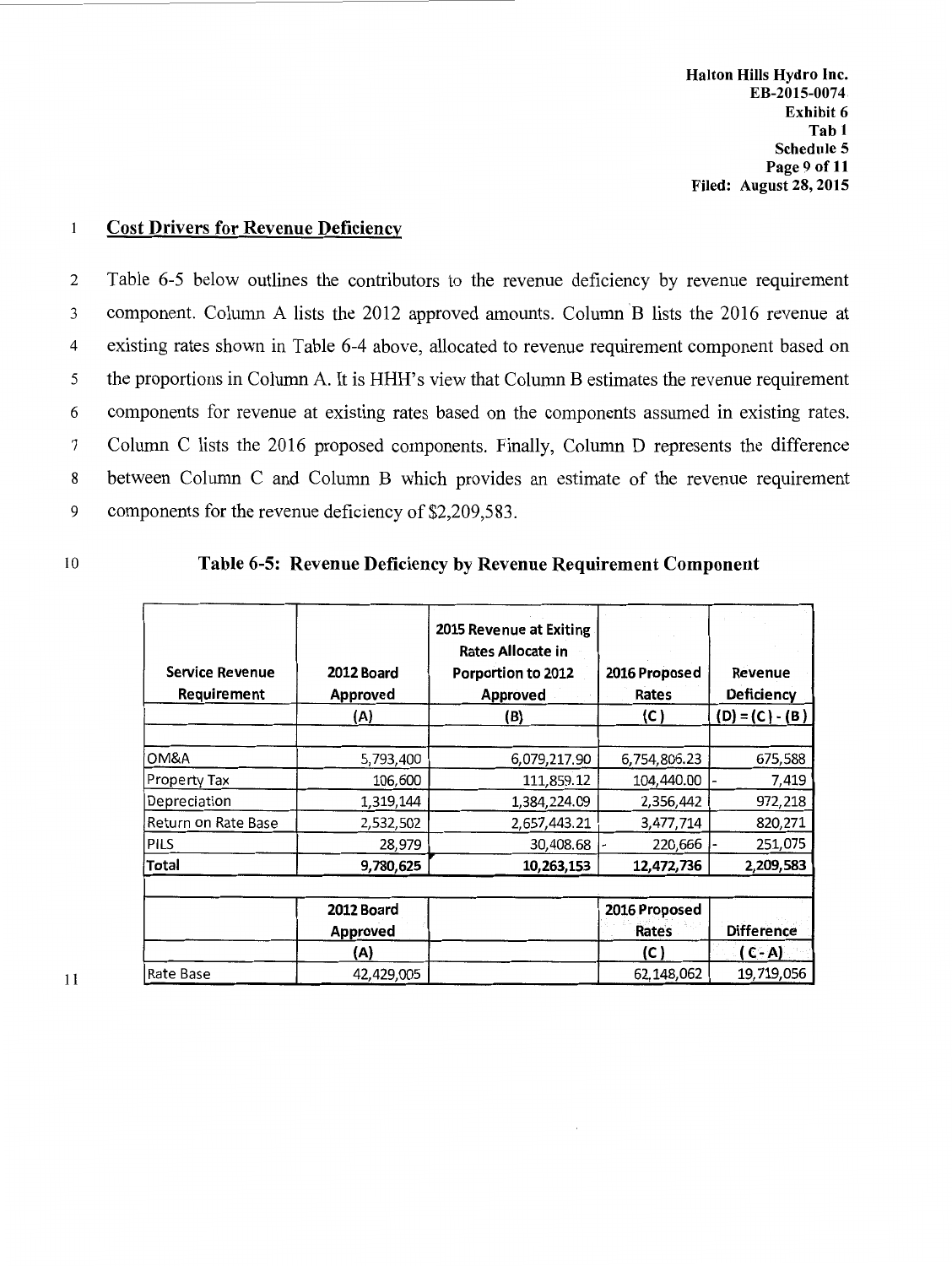- $\mathbf{1}$ There are three main contributors to the revenue deficiency of \$2,209,583 for the 2016 Test 2 Year:
- 3 The first contributor is the cost increases in OM&A as detailed in Exhibit 4. Please refer 4 5 to Exhibit 4, Table 4-2 - Overall Cost Trends for 2016 Test Year OM&A Expenditures and the supporting explanation for the increase of \$678,488 in OM&A since 2012.
- 6 The second relates to the increase in return on rate base resulting from an increase in rate 7 base of \$19.7M which is detailed in Exhibit 2. Please refer to Exhibit 2, Table 2-1 8 9 10 Summary of Rate Base which supports the rate base values shown above for 2012 approved and 2016 proposed. The rationale that supports the \$19. 7M increase in rate base since 2012 is provided in Exhibit 2.
- 11 The third is the increase in depreciation expense as result of the \$19.7M asset addition 12 since 2012.
- 13 14 15 16 As shown in Table 6-5, the increases in OM&A, depreciation expense and return on rate base are offset by decreases in PILs. The decrease in PILs is a result of HHHI expensing its pole replacement cost and some overhead costs for tax purposes and capitalized these amounts for accounting purposes.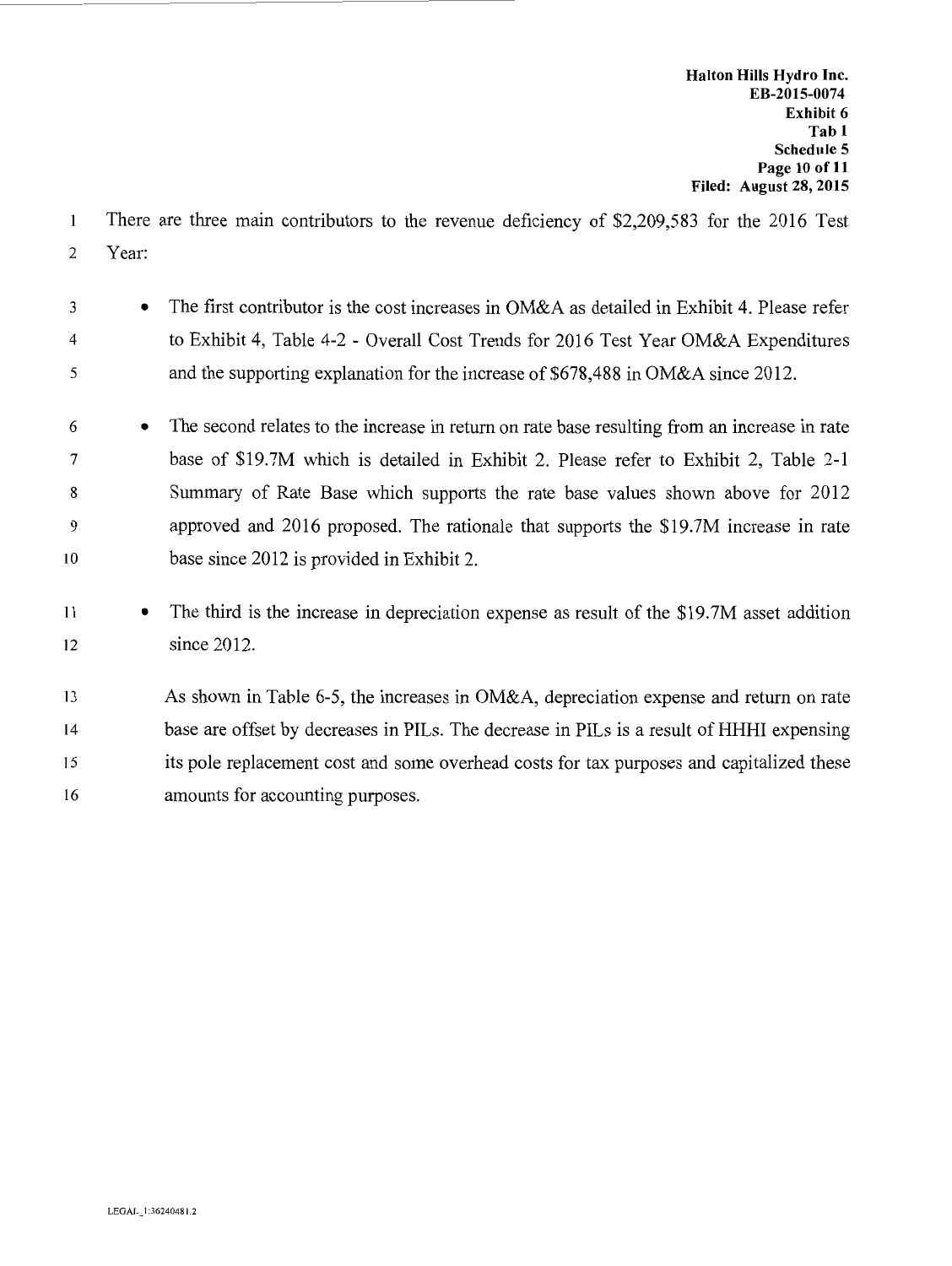Halton Hills Hydro Inc. Exhibit 6 Page 11of11 Filed: August 28, 2015 **EB-2015-0074**

|   | <b>APPENDIX 6-A</b>                             |
|---|-------------------------------------------------|
| 2 | <b>REVENUE REQUIREMENT WORK FORM</b><br>(2.6.1) |

 $\sim 10^7$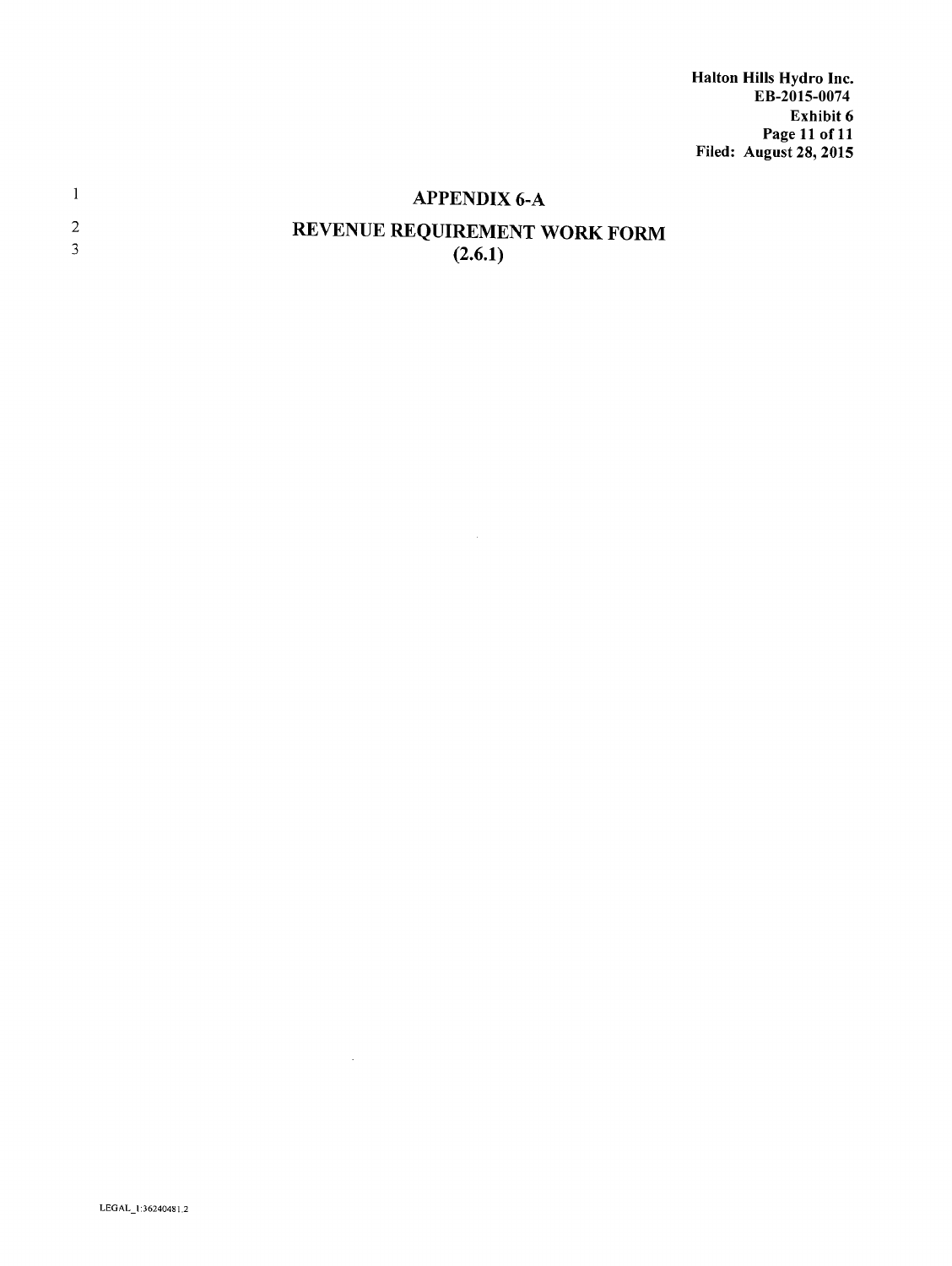# **KEY** Ontario Energy Board **Revenue Requirement Workform F) for 2016 Filers**



Version 6.00

| <b>Utility Name</b>       |                                            |
|---------------------------|--------------------------------------------|
| <b>Service Territory</b>  |                                            |
| <b>Assigned EB Number</b> |                                            |
| <b>Name and Title</b>     |                                            |
| <b>Phone Number</b>       |                                            |
| <b>Email Address</b>      | <b>B.K. MACCORET ARM HOURS ENDING: THE</b> |

This Workbook Model is protected by copyright and is being made available to you solely for the purpose of filing your application. You may use and copy this model for that purpose, and provide a copy of this model to any person that is advising or assisting you in that regard. Except as indicated above, any copying, reproduction, publication, sale, adaptation, translation, modification, reverse engineering or other use or dissemination of this model without the express written consent of the Ontario Energy Board is prohibited. If you provide a copy of this model to a person that is advising or assisting you in preparing the application or reviewing your draft rate order, you must ensure that the person understands and agrees to the restrictions noted above.

While this model has been provided in Excel format and is required to be filed with the applications, the onus remains on the applicant to ensure the accuracy of the data and the results.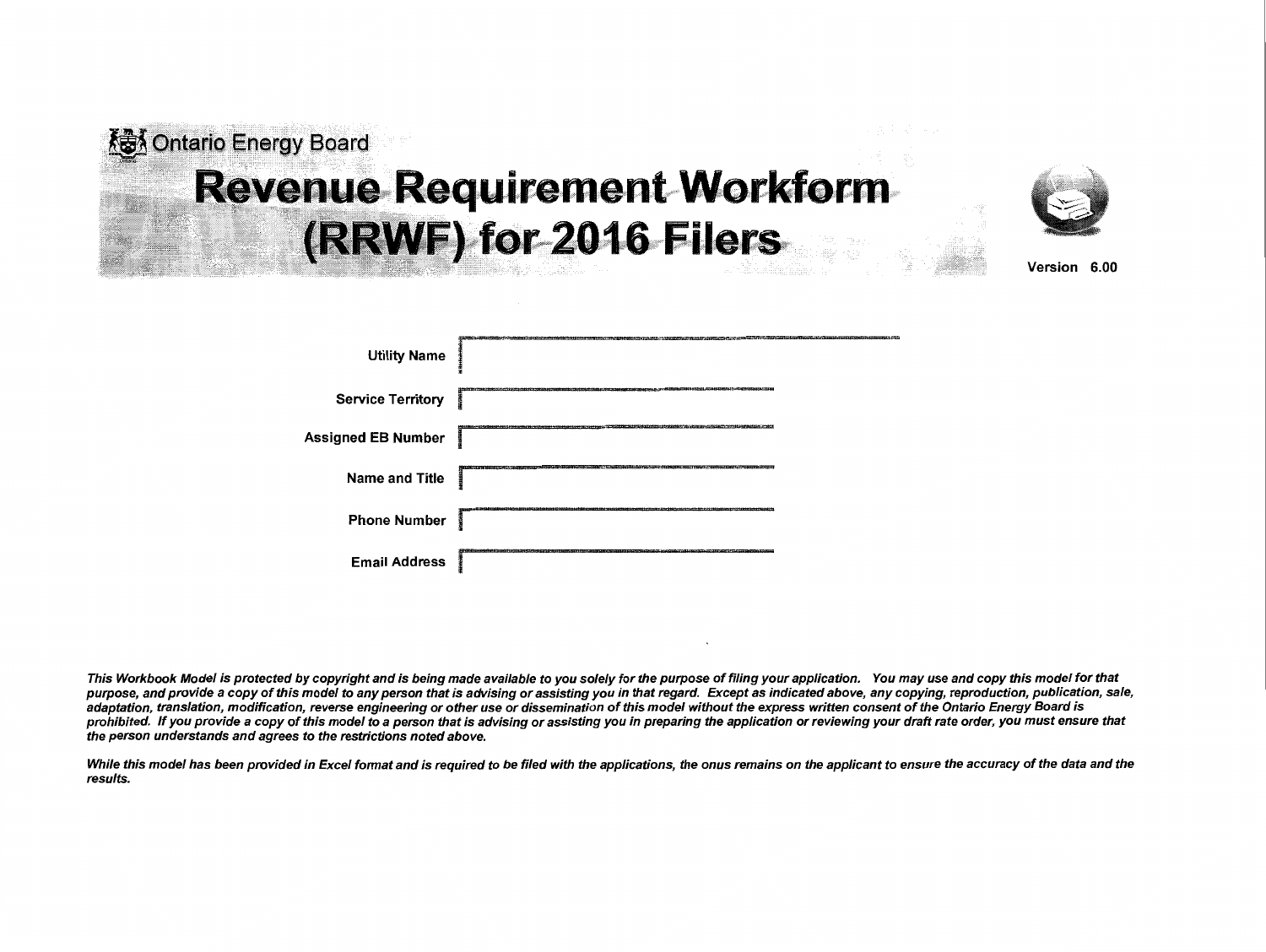# ontario Energy Board 13). • **Revenue Requirement Workform** (RRWF) for 2016 Filers

| 1. Info              | 6. Taxes PILs      |
|----------------------|--------------------|
| 2. Table of Contents | 7. Cost of Capital |
| 3. Data Input Sheet  | 8. Rev Def Suff    |
| 4. Rate Base         | 9. Rev Regt        |
| 5. Utility Income    | 10. Tracking Sheet |

### Notes:

- (1) Pale green cells represent inputs
- (2) Pale green boxes at the bottom of each page are for additional notes
- (3) Pale yellow cells represent drop-down lists
- (4) Please note that this model uses MACROS. Before starting, please ensure that macros have been enabled.
- (5) Completed versions of the Revenue Requirement Work Form are required to be filed in working Microsoft Excel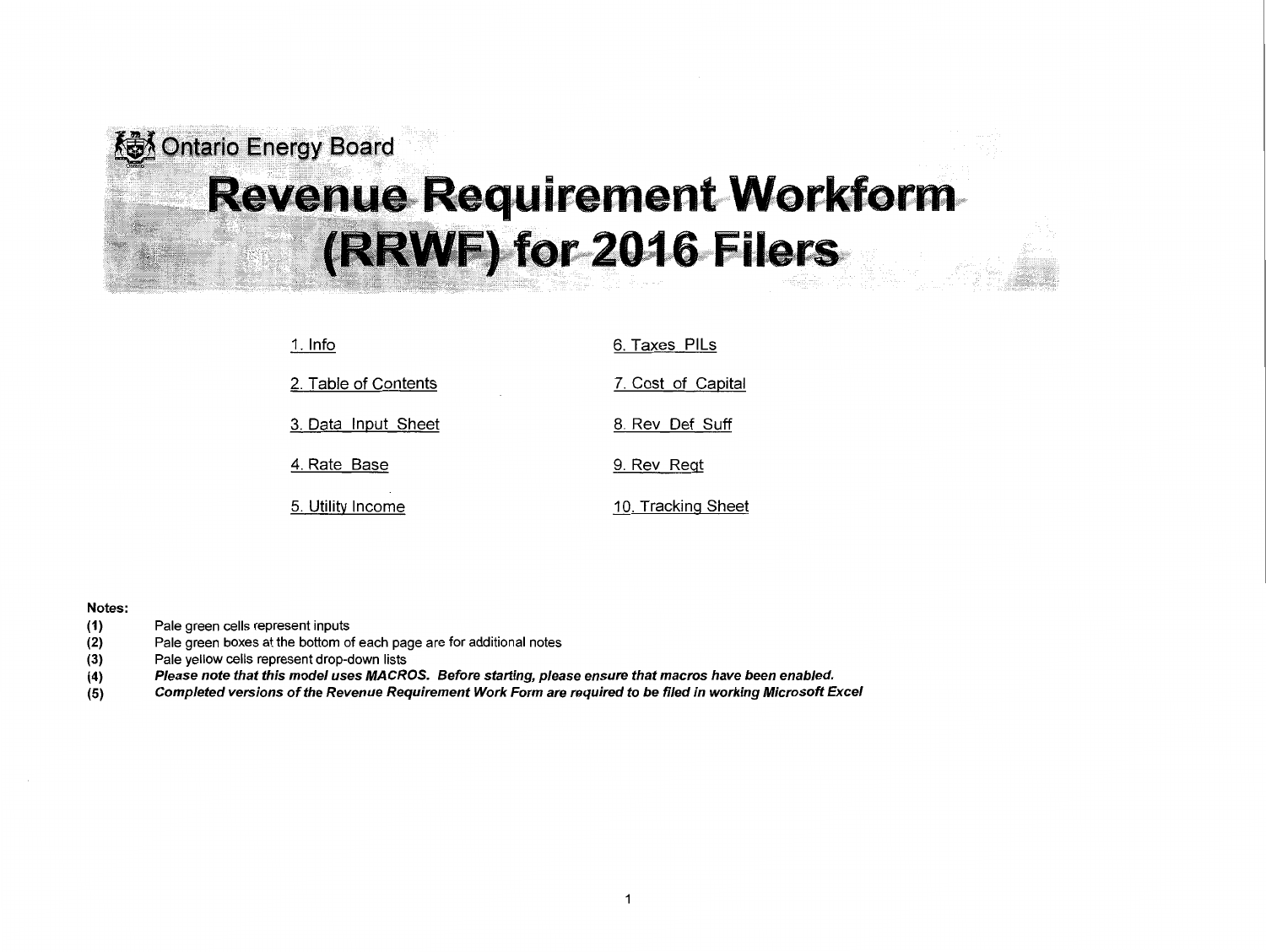## **检** Ontario Energy Board **Revenue Requirement Workform (RRWF) for 2016 Filers** is:

### Data Input <sup>(1)</sup>

|   |                                                                                                      | Initial<br>Application                   | (2) |                                    | (6) | Per Board<br><b>Decision</b>     |     |
|---|------------------------------------------------------------------------------------------------------|------------------------------------------|-----|------------------------------------|-----|----------------------------------|-----|
| 1 | <b>Rate Base</b>                                                                                     |                                          |     |                                    |     |                                  |     |
|   | Gross Fixed Assets (average)<br>Accumulated Depreciation (average)<br>Allowance for Working Capital: | \$86,942,725<br>$($ \$30,251,761) $($ 5) |     | 86,942,725<br>S<br>(S30.251.761)   |     | \$86.942.725<br>( \$30.251, 761) |     |
|   | Controllable Expenses<br>Cost of Power                                                               | \$6,685,666<br>\$66,075,638              |     | S<br>6,685,666<br>\$<br>66,075,638 |     | \$6,685,666<br>\$66,075,638      |     |
|   | Working Capital Rate (%)                                                                             | 7.50% (9)                                |     | $7.50\%$ (9)                       |     | 7,50% (9)                        |     |
| 2 | <b>Utility Income</b><br>Operating Revenues:                                                         |                                          |     |                                    |     |                                  |     |
|   | Distribution Revenue at Current Rates                                                                | \$9,052,472                              |     |                                    |     |                                  |     |
|   | Distribution Revenue at Proposed Rates<br>Other Revenue:                                             | \$11,262,055                             |     |                                    |     |                                  |     |
|   | Specific Service Charges                                                                             | \$375,470                                |     |                                    |     |                                  |     |
|   | Late Payment Charges                                                                                 | \$120,000                                |     |                                    |     |                                  |     |
|   | Other Distribution Revenue                                                                           | \$171,914                                |     |                                    |     |                                  |     |
|   | Other Income and Deductions                                                                          | \$543,297                                |     |                                    |     |                                  |     |
|   | <b>Total Revenue Offsets</b>                                                                         | \$1,210,681                              | (7) |                                    |     |                                  |     |
|   | Operating Expenses:                                                                                  |                                          |     |                                    |     |                                  |     |
|   | OM+A Expenses                                                                                        | \$6,754,806                              |     | 6,754,806<br>\$                    |     | \$6,754,806                      |     |
|   | Depreciation/Amortization                                                                            | \$2,356,442                              |     | s<br>2.356,442                     |     | \$2,356,442                      |     |
|   | Property taxes<br>Other expenses                                                                     | \$104,440                                |     | s<br>104,440                       |     | \$104,440                        |     |
| 3 | <b>Taxes/PILs</b>                                                                                    |                                          |     |                                    |     |                                  |     |
|   | Taxable Income:                                                                                      |                                          |     |                                    |     |                                  |     |
|   | Adjustments required to arrive at taxable<br>income                                                  | $( $3,562,349)$ (3)                      |     |                                    |     |                                  |     |
|   | Utility Income Taxes and Rates:<br>Income taxes (not grossed up)                                     |                                          |     |                                    |     |                                  |     |
|   | Income taxes (grossed up)                                                                            | (\$187,566)<br>( \$220, 666)             |     |                                    |     |                                  |     |
|   | Federal tax (%)                                                                                      | 10.50%                                   |     |                                    |     |                                  |     |
|   | Provincial tax (%)                                                                                   | 4.50%                                    |     |                                    |     |                                  |     |
|   | Income Tax Credits                                                                                   |                                          |     |                                    |     |                                  |     |
| 4 | Capitalization/Cost of Capital<br>Capital Structure:                                                 |                                          |     |                                    |     |                                  |     |
|   | Long-term debt Capitalization Ratio (%)                                                              | 56.0%                                    |     |                                    |     |                                  |     |
|   | Short-term debt Capitalization Ratio (%)                                                             | $4.0\%$ (8)                              |     |                                    | (8) |                                  | (8) |
|   | Common Equity Capitalization Ratio (%)                                                               | 40.0%                                    |     |                                    |     |                                  |     |
|   | Prefered Shares Capitalization Ratio (%)                                                             | 100.0%                                   |     |                                    |     |                                  |     |
|   |                                                                                                      |                                          |     |                                    |     |                                  |     |
|   | Cost of Capital                                                                                      |                                          |     |                                    |     |                                  |     |
|   | Long-term debt Cost Rate (%)                                                                         | 3.20%                                    |     |                                    |     |                                  |     |
|   | Short-term debt Cost Rate (%)                                                                        | 2.16%                                    |     |                                    |     |                                  |     |
|   | Common Equity Cost Rate (%)                                                                          | 9.30%                                    |     |                                    |     |                                  |     |
|   | Prefered Shares Cost Rate (%)                                                                        | 0.00%                                    |     |                                    |     |                                  |     |

Notes:<br>General

Data inputs are required on Sheets 3. Data from Sheet 3 will automatically complete calculations on sheets 4 through 9 (Rate Base through Revenue Requirement). Sheets 4 through 9 do not require any inputs except for notes that the Applicant may wish to enter to support the results. Pale green cells are available on sheets 4<br>through 9 to enter both footnotes beside key cells and

(1) All inputs are in dollars (\$) except where inputs are individually identified as percentages (%)

Data in column E is for Application as originally filed. For updated revenue requirement as a result of interrogatory responses, technical or settlement conferences, etc., (2) use colimn M and Adjustments in column I<br>
(3) Net of addbacks and deductions to arrive a<br>
(4) Average of Gross Fixed Assets at beginning<br>
(5) Average of Accumulated Depreciation at the

(3) Net of addbacks and deductions to arrive at taxable income.

(4) Average of Gross Fixed Assets at beginning and end of the Test Year

(5) Average of Accumulated Depreciation at the beginning and end of the Test Year. Enter as a negative amount.

**(6)** Select option from drop-down list by clicking on cell M10. This column allows for the application update reflecting the end of discovery or Argument-in-Chief. Also, the<br>outcome of any Settlement Process can be reflec

(7) Input total revenue offsets for deriving the base revenue requirement from the service revenue requirement<br>
(8) 4.0% unless an Applicant has proposed or been approved for another amount.<br>
(9) The default Working Capita

(8) 4.0% unless an Applicant has proposed or been approved for another amount.<br>(9) The default Working Capital Allowance factor is 7.5% (of Cost of Power plus controllable expenses), per the letter issued by the Board on J WCA factor based on lead-lag study or approved WCA factor for another distributor, with supporting rationale.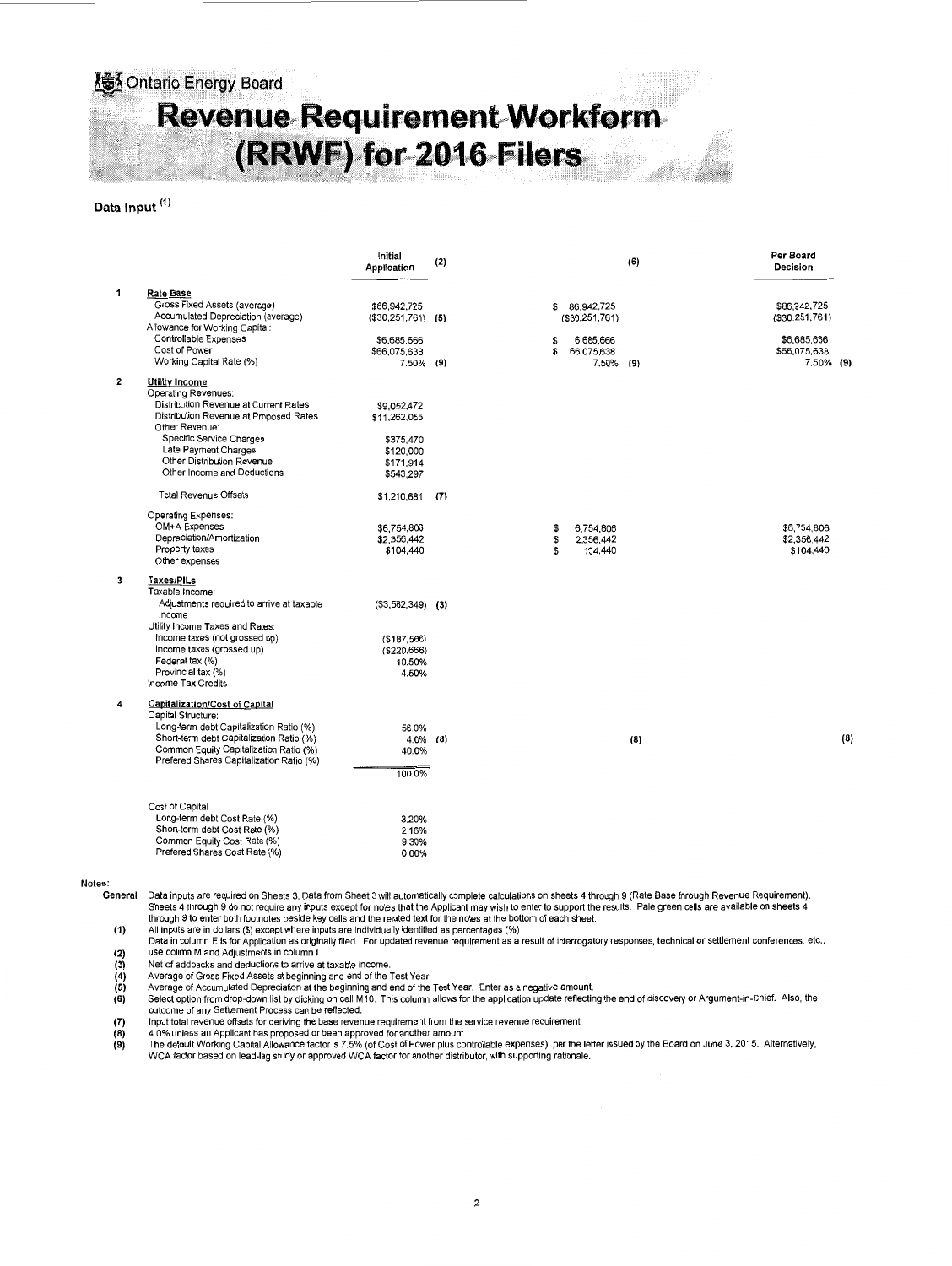## *l***ohtario Energy Board Qrtt0..0** . '. **Revenue Requirement Workform (RRWF) for 2016 Filers.**

## **Rate Base and Working Capital**

|             | <b>Rate Base</b>                   |     |                        |       |                |       |                       |
|-------------|------------------------------------|-----|------------------------|-------|----------------|-------|-----------------------|
| Line<br>No. | <b>Particulars</b>                 |     | Initial<br>Application |       |                |       | Per Board<br>Decision |
|             | Gross Fixed Assets (average)       | (3) | \$86,942,725           | $S -$ | \$86,942,725   | $S -$ | \$86,942,725          |
|             | Accumulated Depreciation (average) | (3) | (\$30,251,761)         |       | (\$30,251,761) |       | ( \$30, 251, 761)     |
|             | Net Fixed Assets (average)         | (3) | \$56,690,964           | \$ -  | \$56,690,964   | \$-   | \$56,690,964          |
|             | Allowance for Working Capital      |     | \$5,457,098            | \$ -  | \$5,457,098    |       | \$5,457,098           |
|             | <b>Total Rate Base</b>             |     | \$62,148,062           |       | \$62,148,062   |       | \$62,148,062          |

## **(1) Allowance for Working Capital - Derivation**

| 6  | Controllable Expenses<br><b>Cost of Power</b><br>Working Capital Base |     | \$6,685,666<br>\$66,075,638<br>\$72,761,304 | – ה      | \$6,685,666<br>\$66,075,638<br>\$72,761,304 | \$-<br>ж.<br>১ − | \$6,685,666<br>\$66,075,638<br>\$72,761,304 |
|----|-----------------------------------------------------------------------|-----|---------------------------------------------|----------|---------------------------------------------|------------------|---------------------------------------------|
| 9  | Working Capital Rate %                                                | (2) | 7.50%                                       | $0.00\%$ | 7.50%                                       | $0.00\%$         | 7.50%                                       |
| 10 | Working Capital Allowance                                             |     | \$5,457,098                                 |          | \$5,457,098                                 |                  | \$5,457,098                                 |

### **Notes**

**(2)** Some Applicants may have a unique rate as a result of a lead-lag study. The default rate for 2016 cost of service applications is 7.5%, per the letter issued by the Board on June 3, 2015. Alternatively, a utility could conduct and file its own lead-lag study.

**(3)** Average of opening and closing balances for the year.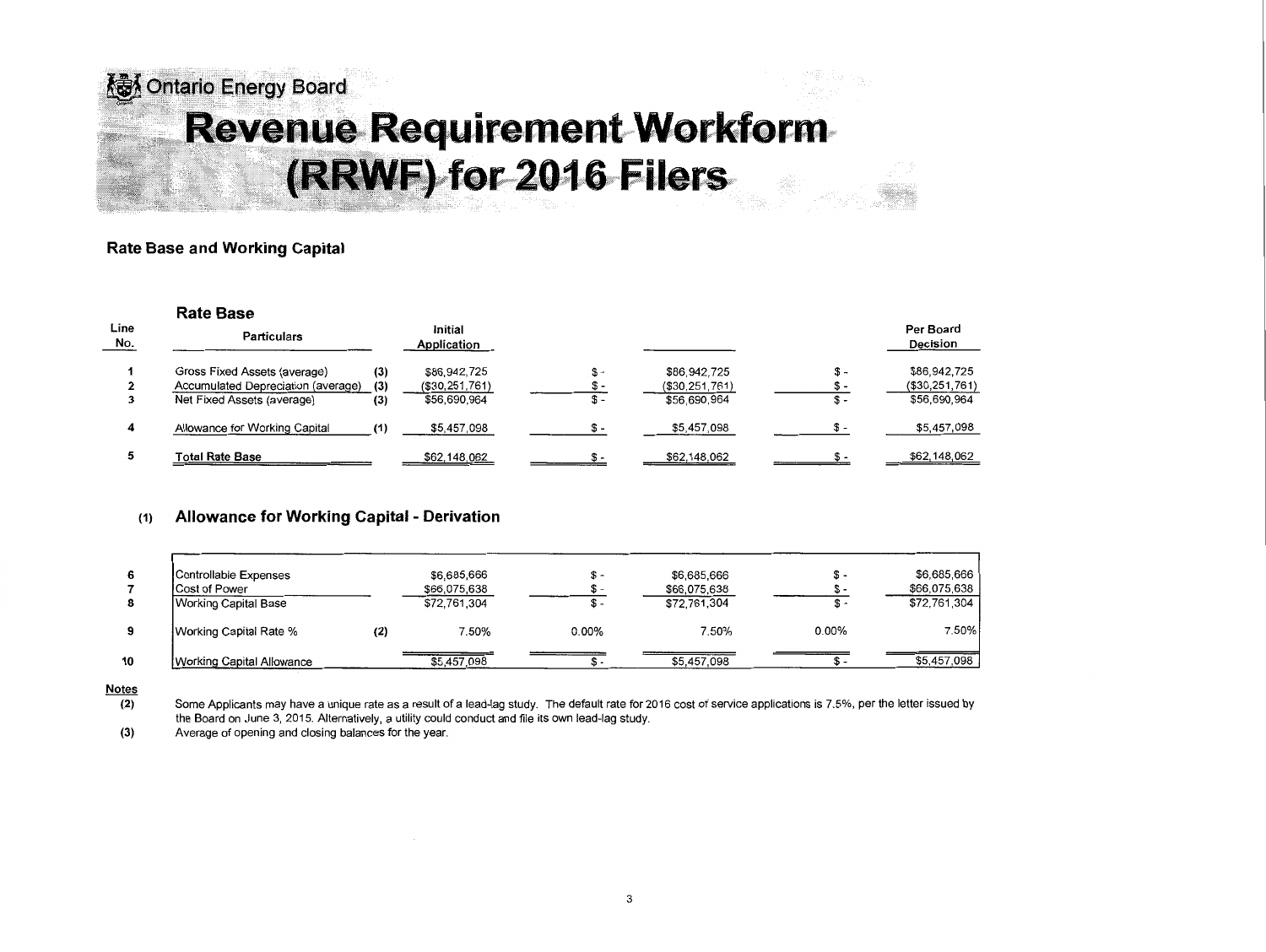Energy Board Revenue Requirement Workform (RRWF) for 2016 Filers

### Utility Income

| Line<br>No.             | <b>Particulars</b>                                                                                                           | Initial<br>Application                                  |                                           |                                                  |                      | Per Board<br>Decision                           |
|-------------------------|------------------------------------------------------------------------------------------------------------------------------|---------------------------------------------------------|-------------------------------------------|--------------------------------------------------|----------------------|-------------------------------------------------|
| 1                       | <b>Operating Revenues:</b><br>Distribution Revenue (at<br>Proposed Rates)                                                    | \$11,262,055                                            | (\$11,262,055)                            | $$ -$                                            | $S -$                | $S -$                                           |
| $\overline{\mathbf{2}}$ | Other Revenue                                                                                                                | (1)<br>\$1,210,681                                      | (\$1,210,681)                             | $S -$                                            | $S -$                | $S -$                                           |
| 3                       | <b>Total Operating Revenues</b>                                                                                              | \$12,472,736                                            | (\$12,472,736)                            | $$ -$                                            | $$ -$                | \$ -                                            |
| 4<br>5<br>6<br>7<br>8   | <b>Operating Expenses:</b><br>OM+A Expenses<br>Depreciation/Amortization<br>Property taxes<br>Capital taxes<br>Other expense | \$6,754,806<br>\$2,356,442<br>\$104,440<br>\$-<br>$S -$ | $S -$<br>$S -$<br>$S -$<br>$$ -$<br>$S -$ | \$6,754,806<br>\$2,356,442<br>\$104,440<br>$$ -$ | \$-<br>\$ –<br>$s -$ | \$6,754,806<br>\$2,356,442<br>\$104,440<br>\$ - |
| 9                       | Subtotal (lines 4 to 8)                                                                                                      | \$9,215,688                                             | $$ -$                                     | \$9,215,688                                      | $S -$                | \$9,215,688                                     |
| 10                      | Deemed Interest Expense                                                                                                      | \$1,165,806                                             | (\$1,165,806)                             | $$ -$                                            | $$ -$                | \$ -                                            |
| 11                      | Total Expenses (lines 9 to 10)                                                                                               | \$10,381,495                                            | (\$1,165,806)                             | \$9,215,688                                      | $S -$                | \$9,215,688                                     |
| 12                      | Utility income before income<br>taxes                                                                                        | \$2,091,242                                             | (\$11,306,930)                            | ( \$9, 215, 688)                                 | $S -$                | (\$9,215,688)                                   |
| 13                      | Income taxes (grossed-up)                                                                                                    | (\$220,666)                                             | $$ -$                                     | (\$220,666)                                      | $S -$                | ( \$220, 666)                                   |
| 14                      | Utility net income                                                                                                           | \$2,311,908                                             | ( \$11,306,930)                           | (\$8,995,022)                                    |                      | (\$8,995,022)                                   |
| <b>Notes</b>            | <b>Other Revenues / Revenue Offsets</b>                                                                                      |                                                         |                                           |                                                  |                      |                                                 |
| (1)                     | Specific Service Charges                                                                                                     | \$375,470                                               |                                           | $$ -$                                            |                      | $$ -$                                           |

| Late Payment Charges         | \$120,000   |  |  |
|------------------------------|-------------|--|--|
| Other Distribution Revenue   | \$171.914   |  |  |
| Other Income and Deductions  | \$543.297   |  |  |
|                              |             |  |  |
| <b>Total Revenue Offsets</b> | \$1,210,681 |  |  |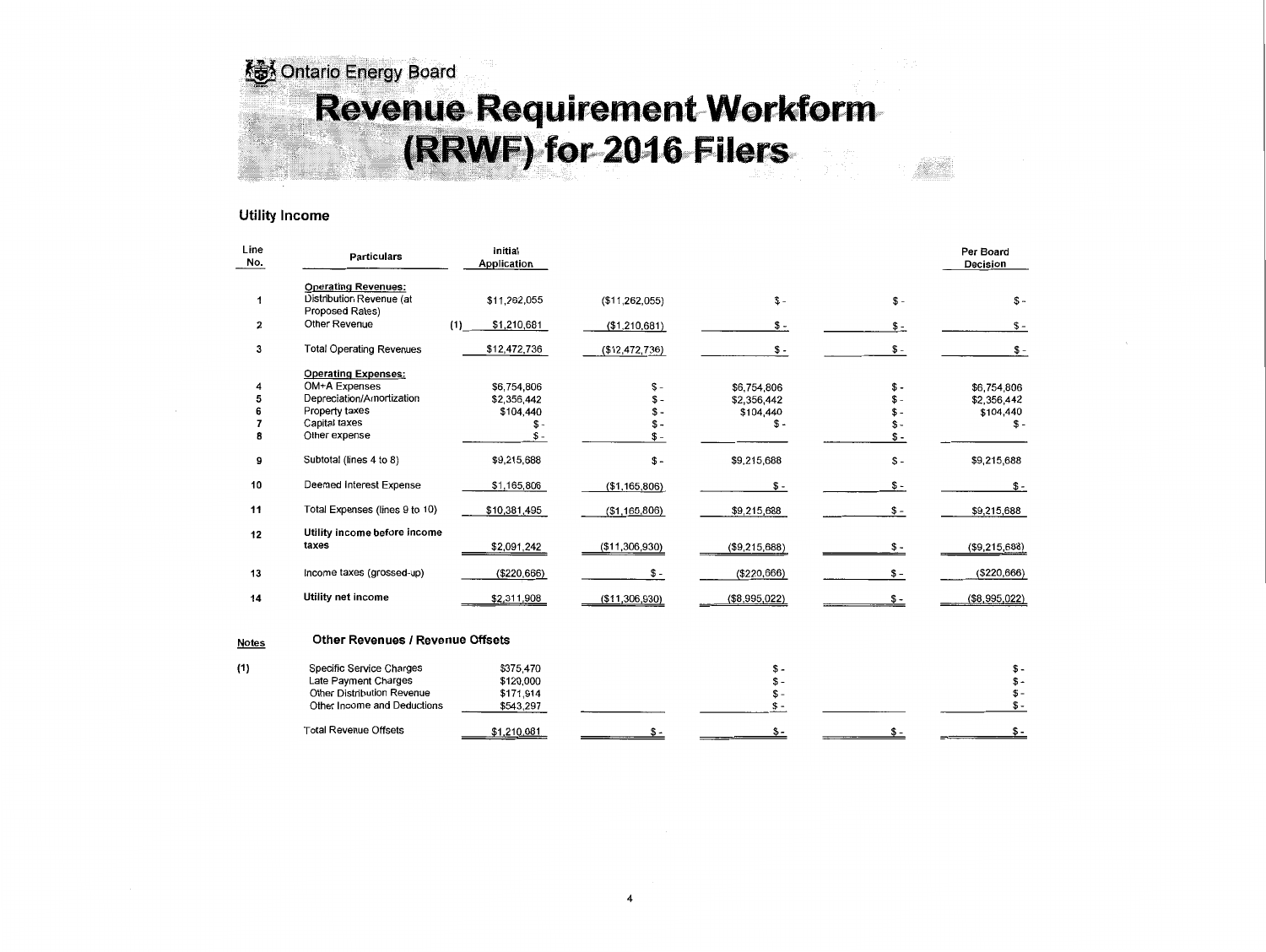~ **Ont1rlo EnerQy Board**  Revenue Requirement Workform. **(RRWF) for 2016 Filers** 

## Taxes/PILs

| Line<br>No.    | <b>Particulars</b>                                                | Application               |                           | Per Board<br>Decision     |
|----------------|-------------------------------------------------------------------|---------------------------|---------------------------|---------------------------|
|                | Determination of Taxable Income                                   |                           |                           |                           |
| 1              | Utility net income before taxes                                   | \$2,311,908               | $S -$                     | $S -$                     |
| 2              | Adjustments required to arrive at taxable utility<br>income       | (\$3,562,349)             | $S -$                     | ( \$3,562,349)            |
| 3              | Taxable income                                                    | (\$1,250,442)             | \$ -                      | (\$3,562,349)             |
|                | Calculation of Utility income Taxes                               |                           |                           |                           |
| 4              | Income taxes                                                      | (\$187,566)               | (\$187,566)               | (\$187,566)               |
| 6              | <b>Total taxes</b>                                                | ( \$187, 566)             | (\$187,566)               | (\$187,566)               |
| 7              | Gross-up of Income Taxes                                          | (\$33,100)                | (\$33,100)                | (\$33,100)                |
| 8              | Grossed-up Income Taxes                                           | (\$220,666)               | (\$220,666)               | (\$220,666)               |
| 9              | PILs / tax Allowance (Grossed-up Income<br>taxes + Capital taxes) | (\$220,666)               | (\$220,666)               | (\$220,666)               |
| 10             | Other tax Credits                                                 | $S -$                     | $$ -$                     | $S -$                     |
|                | <b>Tax Rates</b>                                                  |                           |                           |                           |
| 11<br>12<br>13 | Federal tax (%)<br>Provincial tax (%)<br>Total tax rate (%)       | 10.50%<br>4.50%<br>15.00% | 10.50%<br>4.50%<br>15.00% | 10.50%<br>4.50%<br>15.00% |

**Notes**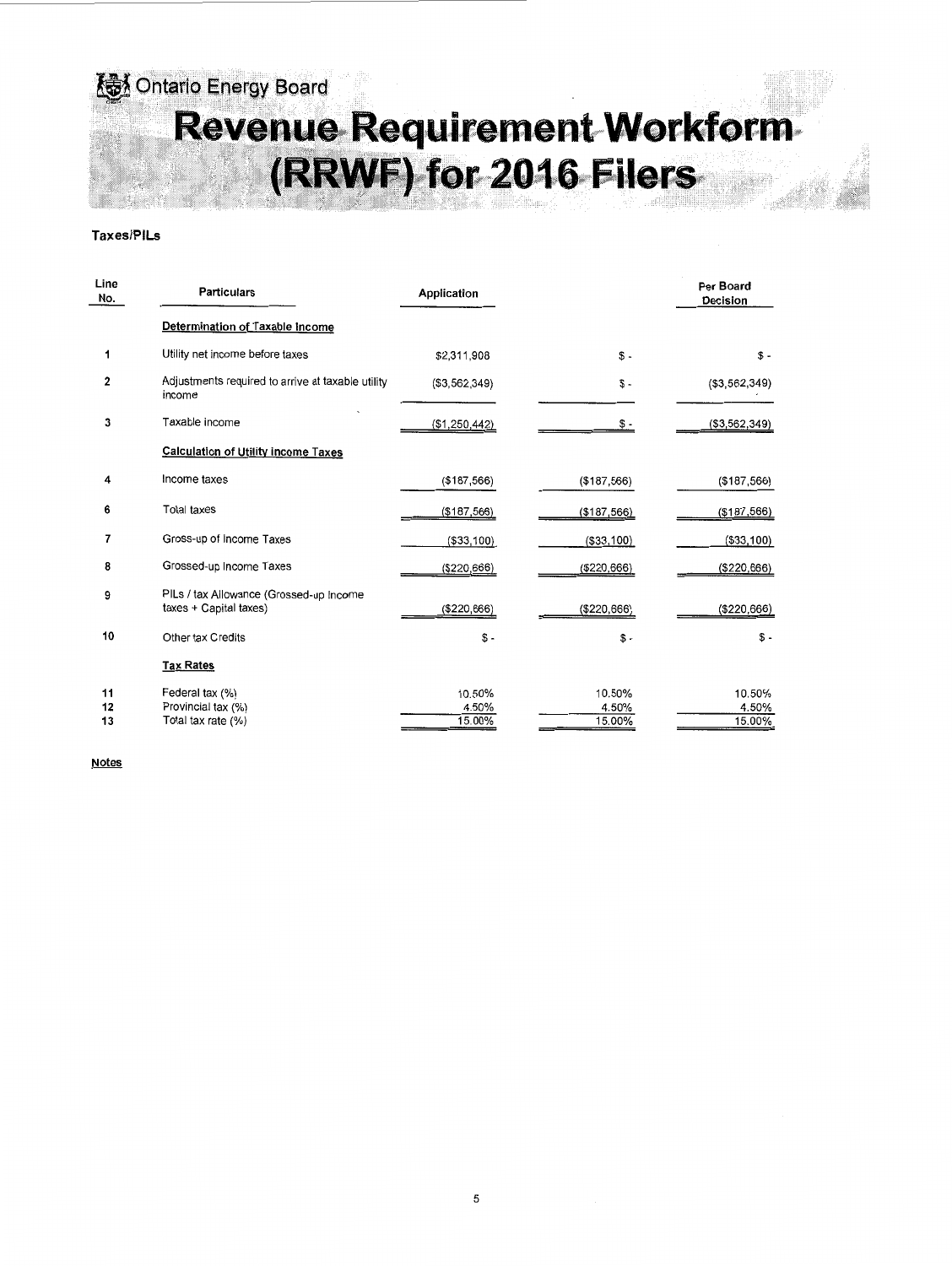

## **Capitalization/Cost of Capital**

| Line<br>No.    | <b>Particulars</b>                                                        |                               | <b>Capitalization Ratio</b>                 | <b>Cost Rate</b>           | Return                                             |  |  |
|----------------|---------------------------------------------------------------------------|-------------------------------|---------------------------------------------|----------------------------|----------------------------------------------------|--|--|
|                |                                                                           |                               | <b>Initial Application</b>                  |                            |                                                    |  |  |
|                | Debt                                                                      | $(\%)$                        | $($ \$)                                     | $(\%)$                     | (3)                                                |  |  |
| 1<br>2<br>3    | Long-term Debt<br>Short-term Debt<br><b>Total Debt</b>                    | 56.00%<br>4.00%<br>60.00%     | \$34,802,914<br>\$2,485,922<br>\$37,288,837 | 3.20%<br>2.16%<br>3.13%    | \$1,112,111<br>\$53,696<br>\$1,165,806             |  |  |
| 4<br>5<br>6    | Equity<br>Common Equity<br>Preferred Shares<br><b>Total Equity</b>        | 40.00%<br>$0.00\%$<br>40.00%  | \$24,859,225<br>\$-<br>\$24,859,225         | 9.30%<br>0.00%<br>9.30%    | \$2,311,908<br>\$ -<br>\$2,311,908                 |  |  |
| 7              | Total                                                                     | 100.00%                       | \$62,148,062                                | 5.60%                      | \$3,477,714                                        |  |  |
|                |                                                                           | (% )                          | $($ \$)                                     | $(\% )$                    | (S)                                                |  |  |
| 1<br>2<br>3    | Debt<br>Long-term Debt<br>Short-term Debt<br><b>Total Debt</b>            | 0.00%<br>0.00%<br>0.00%       | \$-<br>\$ -<br>$\overline{\mathsf{S}}$ -    | 0.00%<br>0.00%<br>0.00%    | \$-<br>\$ -<br>$\overline{\mathsf{s}}$ -           |  |  |
| 4<br>5<br>6    | Equity<br><b>Common Equity</b><br>Preferred Shares<br><b>Total Equity</b> | 0.00%<br>0.00%<br>$0.00\%$    | \$ -<br>\$-<br>$\overline{\mathsf{S}}$ -    | 0.00%<br>$0.00\%$<br>0.00% | \$ -<br>\$ -<br>\$ -                               |  |  |
| 7              | Total                                                                     | $0.00\%$                      | \$62,148,062                                | 0.00%                      | \$-                                                |  |  |
|                |                                                                           |                               | <b>Per Board Decision</b>                   |                            |                                                    |  |  |
|                | Debt                                                                      | $(\%)$                        | $($ \$)                                     | $(\% )$                    | (3)                                                |  |  |
| 8<br>9<br>10   | Long-term Debt<br>Short-term Debt<br><b>Total Debt</b>                    | 0.00%<br>0.00%<br>$0.00\%$    | $$ -$<br>\$ -<br>$\overline{\mathsf{s}}$ -  | 3.20%<br>2.16%<br>0.00%    | \$-<br>\$ -<br>$s -$                               |  |  |
| 11<br>12<br>13 | Equity<br>Common Equity<br><b>Preferred Shares</b><br><b>Total Equity</b> | 0.00%<br>$0.00\%$<br>$0.00\%$ | $S -$<br>\$-<br>$\overline{\$}$ .           | 9.30%<br>0.00%<br>0.00%    | $\mathsf{s}$ -<br>\$-<br>$\overline{\mathsf{s}}$ - |  |  |
| 14             | Total                                                                     | 0.00%                         | \$62,148,062                                | $0.00\%$                   | $$ -$                                              |  |  |

**Notes** 

**(1)** Data in column E is for Application as originally filed. For updated revenue requirement as a result of interrogatory responses, technical or settlement conferences, etc., use colimn M and Adjustments in column I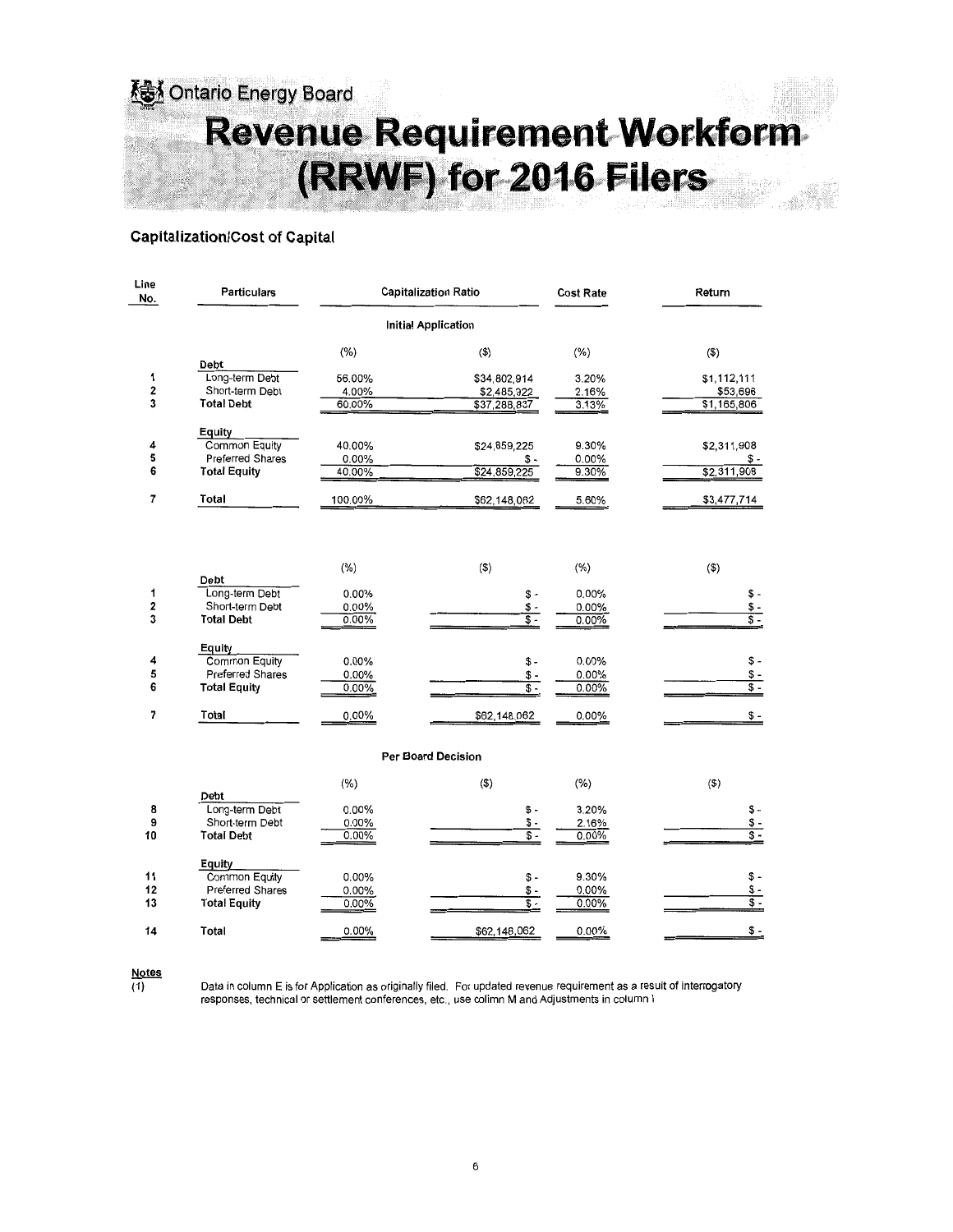

## **Revenue Deficiency/Sufficiency**

|                                   |                                                                                                                 | <b>Initial Application</b>                    |                                            |                                          |                                      |                                       |                                   |  |
|-----------------------------------|-----------------------------------------------------------------------------------------------------------------|-----------------------------------------------|--------------------------------------------|------------------------------------------|--------------------------------------|---------------------------------------|-----------------------------------|--|
| Line<br>No.                       | <b>Particulars</b>                                                                                              | At Current<br><b>Approved Rates</b>           | At Proposed<br>Rates                       | At Current<br><b>Approved Rates</b>      | At Proposed<br>Rates                 | At Current<br><b>Approved Rates</b>   | <b>At Proposed</b><br>Rates       |  |
| 1<br>$\overline{\mathbf{2}}$<br>3 | Revenue Deficiency from Below<br>Distribution Revenue<br>Other Operating Revenue                                | \$9,052,472<br>\$1,210,681                    | \$2,209,583<br>\$9,052,472<br>\$1,210,681  | \$9,052,472<br>\$-                       | ( \$465, 434)<br>\$11,727,489<br>\$. | \$-<br>\$ -                           | \$9,215,688<br>(\$9,215,688)<br>S |  |
| 4                                 | Offsets - net<br><b>Total Revenue</b>                                                                           | \$10,263,153                                  | \$12,472,736                               | \$9,052,472                              | \$11,262,055                         | $$ -$                                 | $S -$                             |  |
| 5<br>6<br>8                       | <b>Operating Expenses</b><br>Deemed Interest Expense<br><b>Total Cost and Expenses</b>                          | \$9,215,688<br>\$1,165,806<br>\$10,381,495    | \$9,215,688<br>\$1,165,806<br>\$10,381,495 | \$9,215,688<br>$S -$<br>\$9,215,688      | \$9,215,688<br>$s -$<br>\$9,215,688  | \$9,215,688<br>\$-<br>\$9,215,688     | \$9,215,688<br>\$-<br>\$9,215,688 |  |
| 9                                 | Utility Income Before Income<br>Taxes                                                                           | (\$118,341)                                   | \$2,091,242                                | (\$163,216)                              | \$2,046,367                          | (\$9,215,688)                         | (\$9,215,688)                     |  |
| 10                                | Tax Adjustments to Accounting<br>Income per 2013 PILs model                                                     | ( \$3,562,349)                                | (\$3,562,349)                              | (\$3,562,349)                            | (\$3,562,349)                        | \$ -                                  | \$ -                              |  |
| 11                                | Taxable Income                                                                                                  | (\$3,680,691)                                 | (\$1,471,108)                              | (\$3,725,565)                            | (\$1,515,982)                        | (\$9,215,688)                         | (\$9,215,688)                     |  |
| 12<br>13                          | Income Tax Rate<br>Income Tax on Taxable<br>Income                                                              | 15.00%<br>(\$552, 104)                        | 15.00%<br>(\$220,666)                      | 15.00%<br>(\$558,835)                    | 15.00%<br>$(\$227,397)$              | 15.00%<br>(\$1,382,353)               | 15.00%<br>(\$1,382,353)           |  |
| 14<br>15                          | <b>Income Tax Credits</b><br><b>Utility Net Income</b>                                                          | \$-<br>\$433,762                              | $$ -$<br>\$2,311,908                       | ֍ -<br>\$395,619                         | \$-<br>(\$8,995,022)                 | \$-<br>(\$7,833,335)                  | \$<br>(\$8,995,022)               |  |
| 16                                | Utility Rate Base                                                                                               | \$62,148,062                                  | \$62,148,062                               | \$62,148,062                             | \$62,148,062                         | \$62,148,062                          | \$62,148,062                      |  |
| 17                                | Deemed Equity Portion of Rate<br>Base                                                                           | \$24,859,225                                  | \$24,859,225                               | $$ -$                                    | \$-                                  | $$ -$                                 | $$ -$                             |  |
| 18                                | Income/(Equity Portion of Rate<br>Base)                                                                         | 1.74%                                         | 9.30%                                      | 0.00%                                    | 0.00%                                | 0.00%                                 | 0.00%                             |  |
| 19                                | Target Return - Equity on Rate<br>Base                                                                          | 9.30%                                         | 9.30%                                      | 0.00%                                    | 0.00%                                | 0.00%                                 | 0.00%                             |  |
| 20                                | Deficiency/Sufficiency in Return<br>on Equity                                                                   | $-7.56%$                                      | 0.00%                                      | 0.00%                                    | 0.00%                                | 0.00%                                 | 0.00%                             |  |
| 21<br>22                          | Indicated Rate of Return<br>Requested Rate of Return on<br>Rate Base                                            | 2.57%<br>5.60%                                | 5.60%<br>5.60%                             | 0.64%<br>0.00%                           | 0.00%<br>0.00%                       | $-12.60%$<br>0.00%                    | 0.00%<br>0.00%                    |  |
| 23                                | Deficiency/Sufficiency in Rate of<br>Return                                                                     | $-3.02%$                                      | 0.00%                                      | 0.64%                                    | 0.00%                                | $-12.60%$                             | 0.00%                             |  |
| 24<br>25<br>26                    | Target Return on Equity<br>Revenue Deficiency/(Sufficiency)<br><b>Gross Revenue</b><br>Deficiency/(Sufficiency) | \$2,311,908<br>\$1,878,146<br>\$2,209,583 (1) | \$2,311,908<br>\$0                         | $$ -$<br>(\$395,619)<br>$($465,434)$ (1) | \$-<br>$\mathsf{\$}$ .               | \$-<br>\$7,833,335<br>\$9,215,688 (1) | \$<br>S.                          |  |

Notes<br>(1)

**(1)** Revenue Deficiency/Sufficiency divided by (1 - Tax Rate)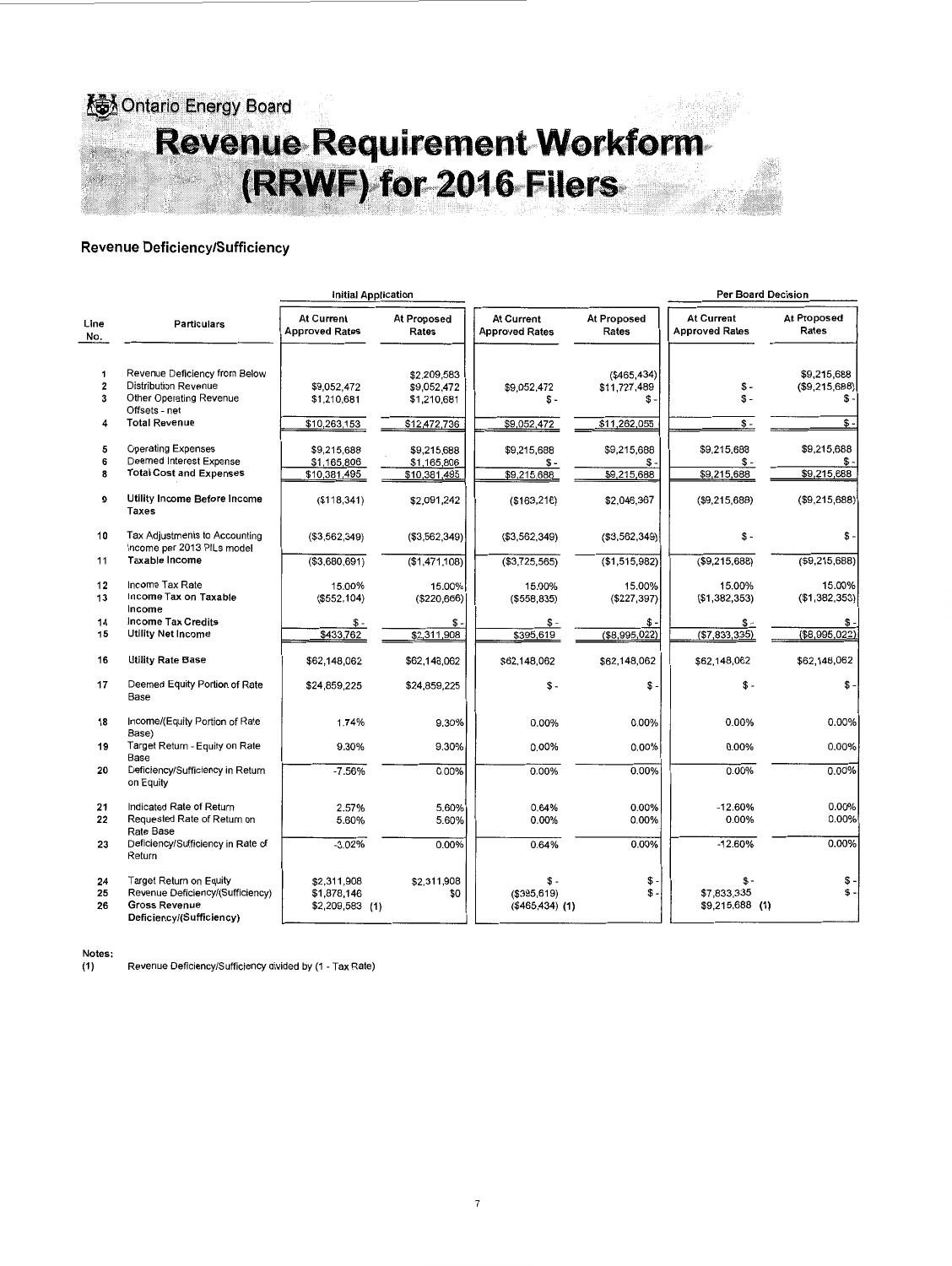## **&** Ontario Energy Board  $R$ eveni ~eq;ulrem.eRtmWoikfoim# (RRWF) for 2016 Filers

## Revenue Reauirement

| Line<br>No. | <b>Particulars</b>                                                                            | Application                 |                    | <b>Per Board Decision</b> |
|-------------|-----------------------------------------------------------------------------------------------|-----------------------------|--------------------|---------------------------|
|             | OM&A Expenses                                                                                 | \$6,754,806                 | \$6,754,806        | \$6,754,806               |
| 2           | Amortization/Depreciation                                                                     | \$2,356,442                 | \$2,356,442        | \$2,356,442               |
| 3           | Property Taxes                                                                                | \$104,440                   | \$104,440          | \$104,440                 |
| 5           | Income Taxes (Grossed up)                                                                     | (\$220,666)                 | (\$220,666)        | (\$220,666)               |
| 6           | Other Expenses                                                                                | \$ -                        |                    |                           |
| 7           | Return                                                                                        |                             |                    |                           |
|             | Deemed Interest Expense                                                                       | \$1,165,806                 | \$ -               |                           |
|             | Return on Deemed Equity                                                                       | \$2,311,908                 |                    | \$ -                      |
| 8           | <b>Service Revenue Requirement</b>                                                            |                             |                    |                           |
|             | (before Revenues)                                                                             | \$12,472,736                | \$8,995,022        | \$8,995,022               |
| 9<br>10     | Revenue Offsets<br><b>Base Revenue Requirement</b>                                            | \$1,210,681<br>\$11,262,055 | \$-<br>\$8,995,022 | \$8,995,022               |
|             | (excluding Tranformer Owership<br>Allowance credit adjustment)                                |                             |                    |                           |
| 11          | Distribution revenue                                                                          | \$11,262,055                | $S -$              |                           |
| 12          | Other revenue                                                                                 | \$1,210,681                 | $S -$              |                           |
| 13          | <b>Total revenue</b>                                                                          | \$12,472,736                | $S -$              | \$ -                      |
| 14          | Difference (Total Revenue Less<br><b>Distribution Revenue Requirement</b><br>before Revenues) |                             | (1)                | (1)<br>(1)                |
|             |                                                                                               | SO.                         | (\$8,995,022)      | (\$8,995,022)             |

## Notes<br>(1)

Line 11 - Line 8